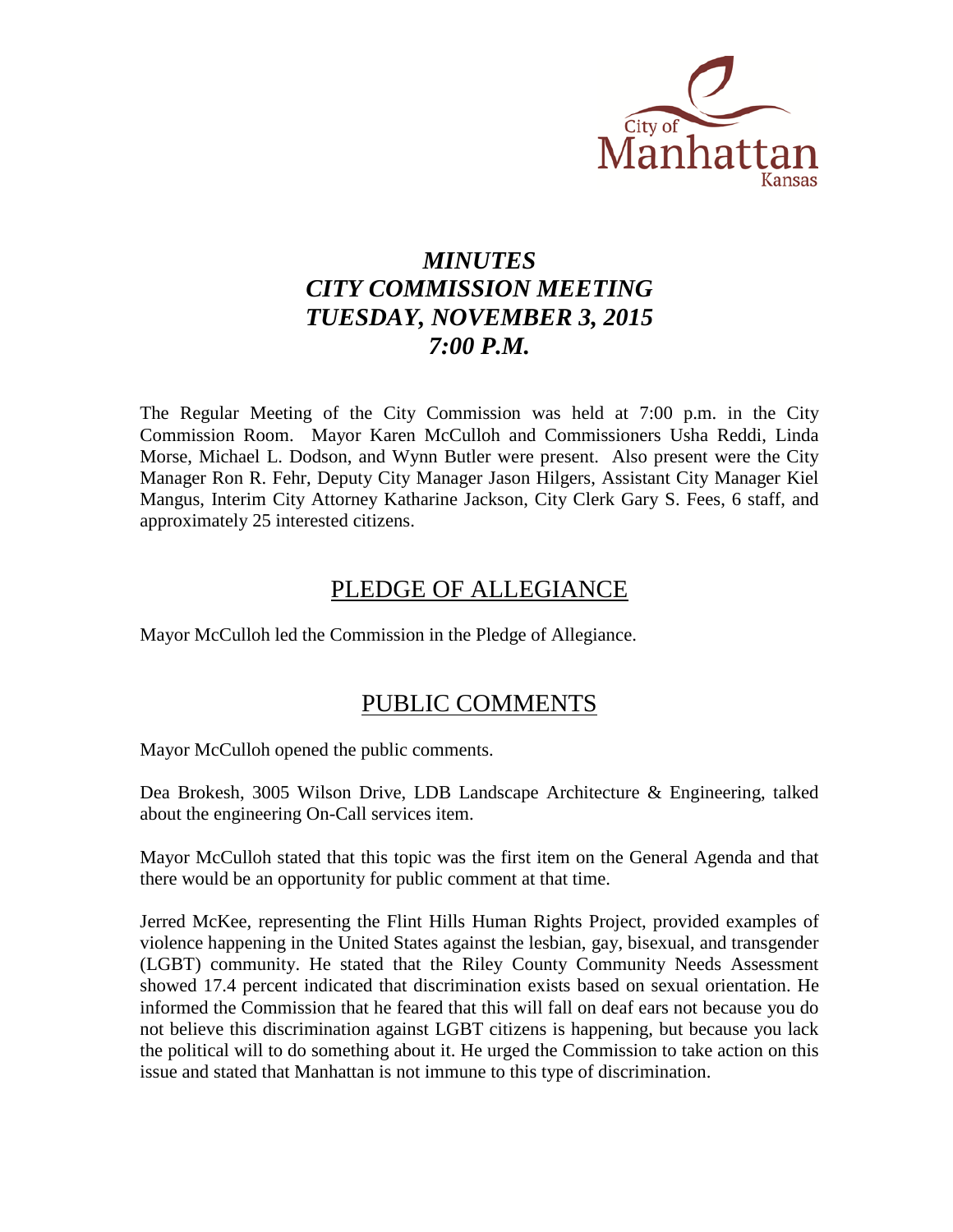# PUBLIC COMMENTS (*CONTINUED*)

Judi Nechols, 1513 Highland Drive, informed the Commission that they have lived in Manhattan for 32 years and stated that one of their children told them that she was transitioning to a female. She stated it has been discouraging and frustrating to see our child face unemployment and embarrassing interviews in Manhattan and was asked about bathroom use in a recent interview. She also voiced concern that her biggest fear was for the safety of their child from harassment and assault.

Jim Nechols, 1513 Highland Drive, stated that he always thought Manhattan to be a great place for our children, but now feels the community is willing to protect only some of its citizens, LGBT children excluded. He informed the Commission that as parents, we want to know why our child is less important than yours or others who do not have LGBT children. He asked the Commission to protect the most vulnerable in our community and to adopt an ordinance to protect our loved ones and for all of our citizen's in Manhattan.

Hearing no other comments, Mayor McCulloh closed the public comments.

# COMMISSIONER COMMENTS

Commissioner Reddi stated that there is a lot of work needed to be done on the local, state and federal level regarding issues and concerns regarding LGBT and with discrimination. She thanked those that spoke during public comments and said that we cannot change society, but need constant discussion and we can have some laws that can protect them from others. She provided policing examples with the Riley County Police Department and stated that we are not a perfect community, but are trying to work to make it a better community.

Mayor McCulloh voiced her appreciation to those expressing their comments and concerns. She discussed the LGBT item and said that we will discuss the issues expressed. She also encouraged citizens to attend the Veteran's Day Parade on Wednesday, November 11, 2015, and reminded the community to allow extra time for increased traffic on Thursday, November 5, 2015, and observe the game day parking restrictions for the Kansas State University evening football game against Baylor.

# CONSENT AGENDA

(\* denotes those items discussed)

# **MINUTES**

The Commission approved the minutes of the Regular City Commission Meeting held Tuesday, October 20, 2015.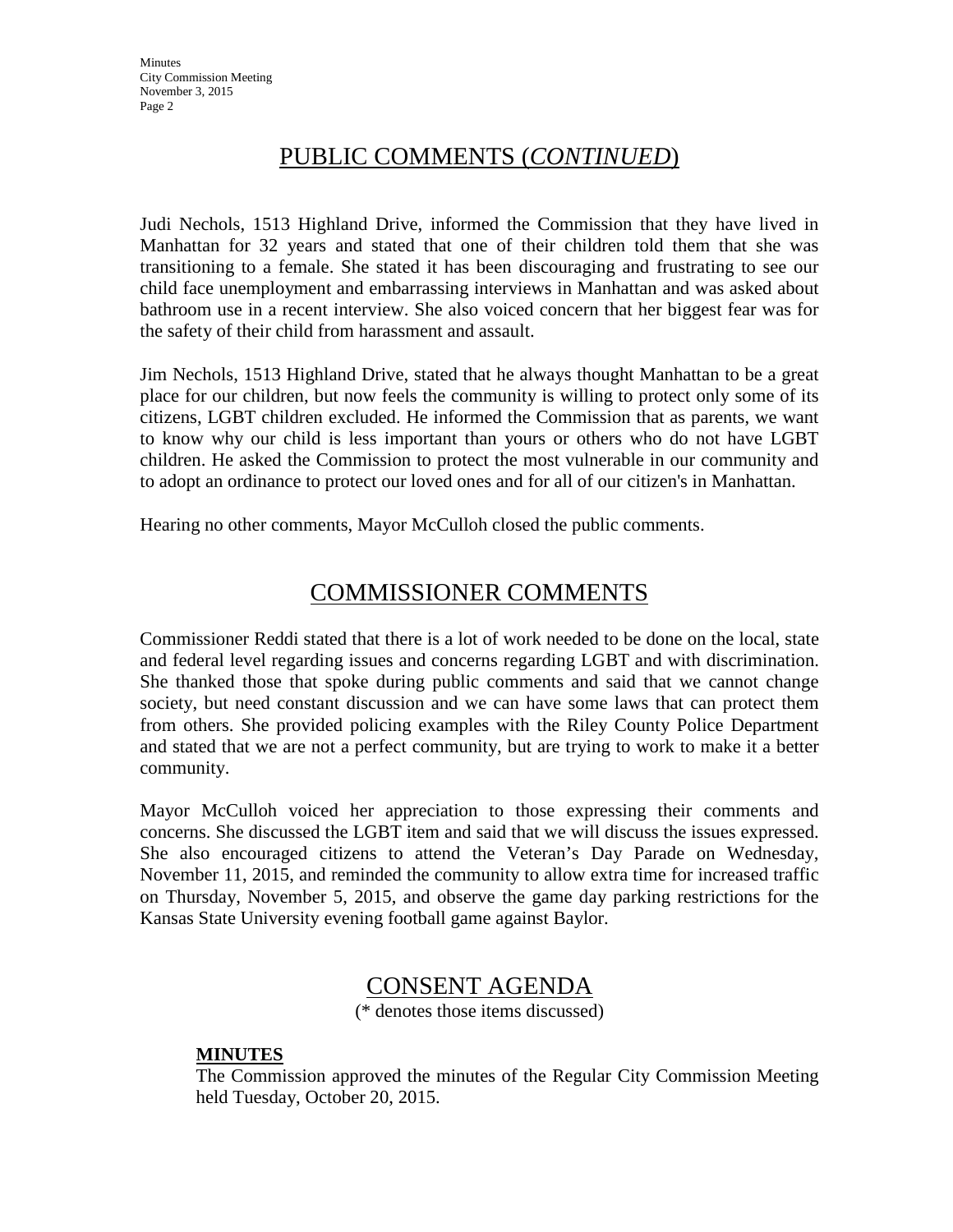# CONSENT AGENDA (*CONTINUED*)

# **CLAIMS REGISTER NO. 2803**

The Commission approved Claims Register No. 2803 authorizing and approving the payment of claims from October 14, 2015, to October 27, 2015, in the amount of \$2,651,388.96.

# **FINAL PLAT - PINEHURST ADDITION**

The Commission accepted the easements and rights-of-way, as shown on the Final Plat of Pinehurst Addition, generally located immediately to the west of the intersection of Grand Mere Parkway and Colbert Hills Drive, based on conformance with the Manhattan Urban Area Subdivision Regulations.

# **FINAL PLAT - HEATHER HEIGHTS ADDITION, UNIT TWO**

The Commission accepted the easements and rights-of-way, as shown on the Final Plat of Heather Heights Addition, Unit Two, generally located south of the intersection of Fordham Road and Drake Drive, based on conformance with the Manhattan Urban Area Subdivision Regulations.

# **ORDINANCE NO. 7171 - ANNEX - LANSDOWNE ADDITION, UNIT THREE**

The Commission approved Ordinance No. 7171 annexing the proposed Lansdowne Addition, Unit Three, an approximate 3.2 acre tract of land generally located northwest of the intersection of Anderson Avenue and Christy Drive, based on conformance with the Comprehensive Plan, the Growth Vision, and the Capital Improvements Program, subject to the one condition of approval as modified and recommended by the Manhattan Urban Area Planning Board.

# **ORDINANCE NO. 7172 - REZONE - LANSDOWNE ADDITION, UNIT THREE**

The Commission approved Ordinance No. 7172 rezoning the proposed Lansdowne Addition, Unit Three, from County AG, General Agriculture, and County SF-1, Single-Family District, to R-1, Single-Family Residential District, and R-2, Two-Family Residential District, based on the findings in the Staff Reports *(See Attachment Nos. 1 and 2)* and the recommendation of the Planning Board.

# **ORDINANCE NO. 7173 - AMEND - NO PARKING ANYTIME ZONES - PROHIBIT - CROSS PARKING**

The Commission approved Ordinance No. 7173 amending Chapter 31 of the Code of Ordinances to include additional "No Parking Any Time" zones and to prohibit parking across designated stalls on public parking lots and public parking garages.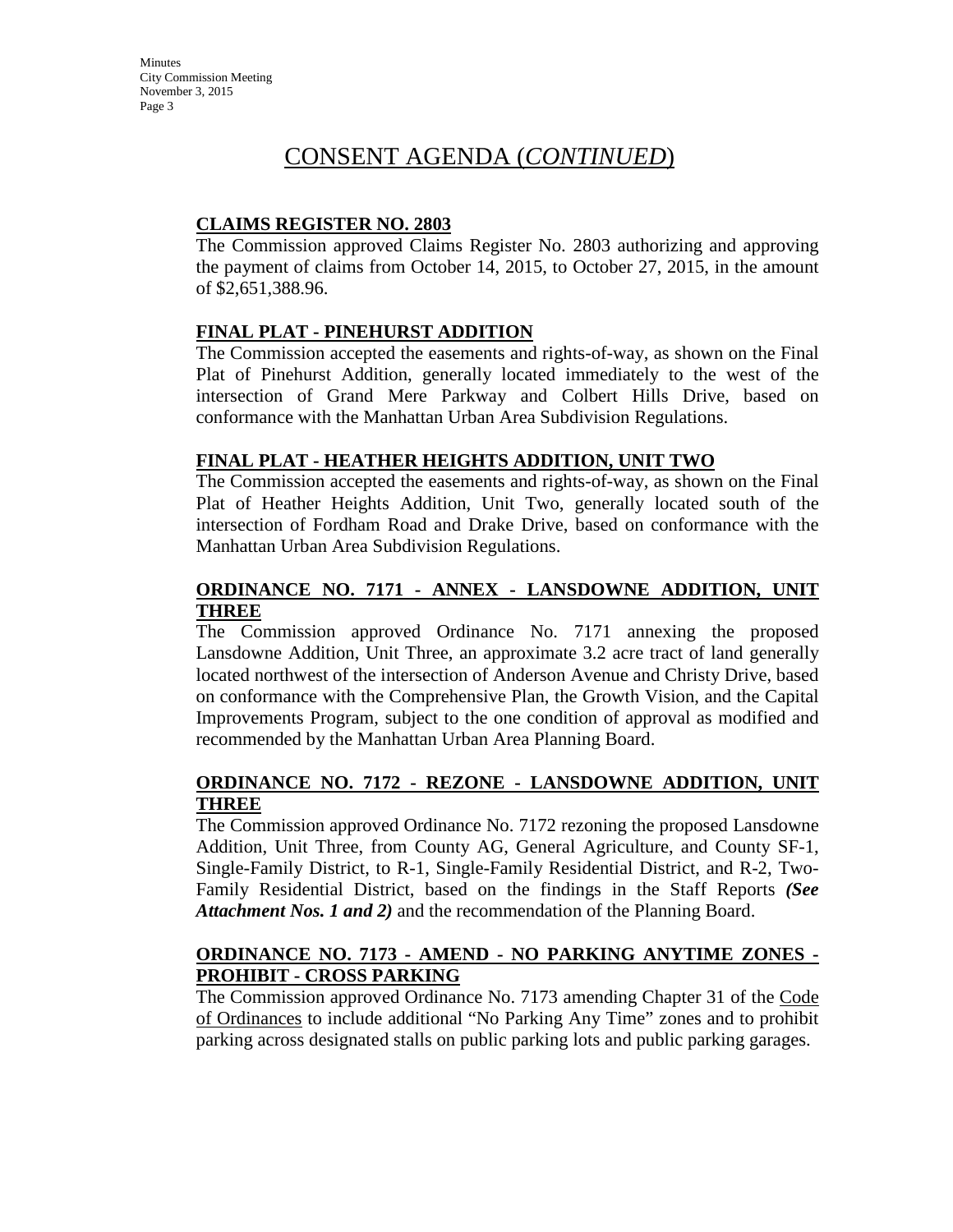# CONSENT AGENDA (*CONTINUED*)

# **ORDINANCE NO. 7174 - ADOPT - 2015 STANDARD TRAFFIC ORDINANCE**

The Commission approved Ordinance No. 7174 incorporating by reference the Standard Traffic Ordinance for Kansas Cities, Edition of 2015, with amendments as set forth in the ordinance.

### **ORDINANCE NO. 7175 - REASSESS SPECIALS - COURTYARDS AT LMH ADDITION**

The Commission approved Ordinance No. 7175 authorizing the reassessment and/or re-levy of certain special assessments applicable to the Courtyards at LMH Addition and amending and supplementing Ordinance No. 7063 and Ordinance No. 7078.

# **AGREEMENT - REASSESS SPECIALS - COURTYARDS AT LMH ADDITION**

The Commission authorized the Mayor and City Clerk to execute an Agreement for the Reassessment of Special Assessments and Waiver of Assessment Proceedings for the Courtyards at LMH Addition.

# **PUBLIC HEARING - CREATE - SCENIC CROSSING TRANSPORTATION DEVELOPMENT DISTRICT (TDD)**

Mayor McCulloh opened the public hearing.

Hearing no comments, Mayor McCulloh closed the public hearing.

#### **FIRST READING - CREATE - SCENIC CROSSING TRANSPORTATION DEVELOPMENT DISTRICT (TDD)**

The Commission approved first reading of an ordinance establishing the Scenic Crossing TDD.

# **RESOLUTION NO. 110315-A - PETITION - BALTUSROL ADDITION STREET IMPROVEMENTS (ST1514)**

The Commission found the petition sufficient and approved Resolution No. 110315-A, in the amount of \$997,000.00, finding the project advisable and authorizing construction for the Baltusrol Addition Street Improvements (ST1514) project.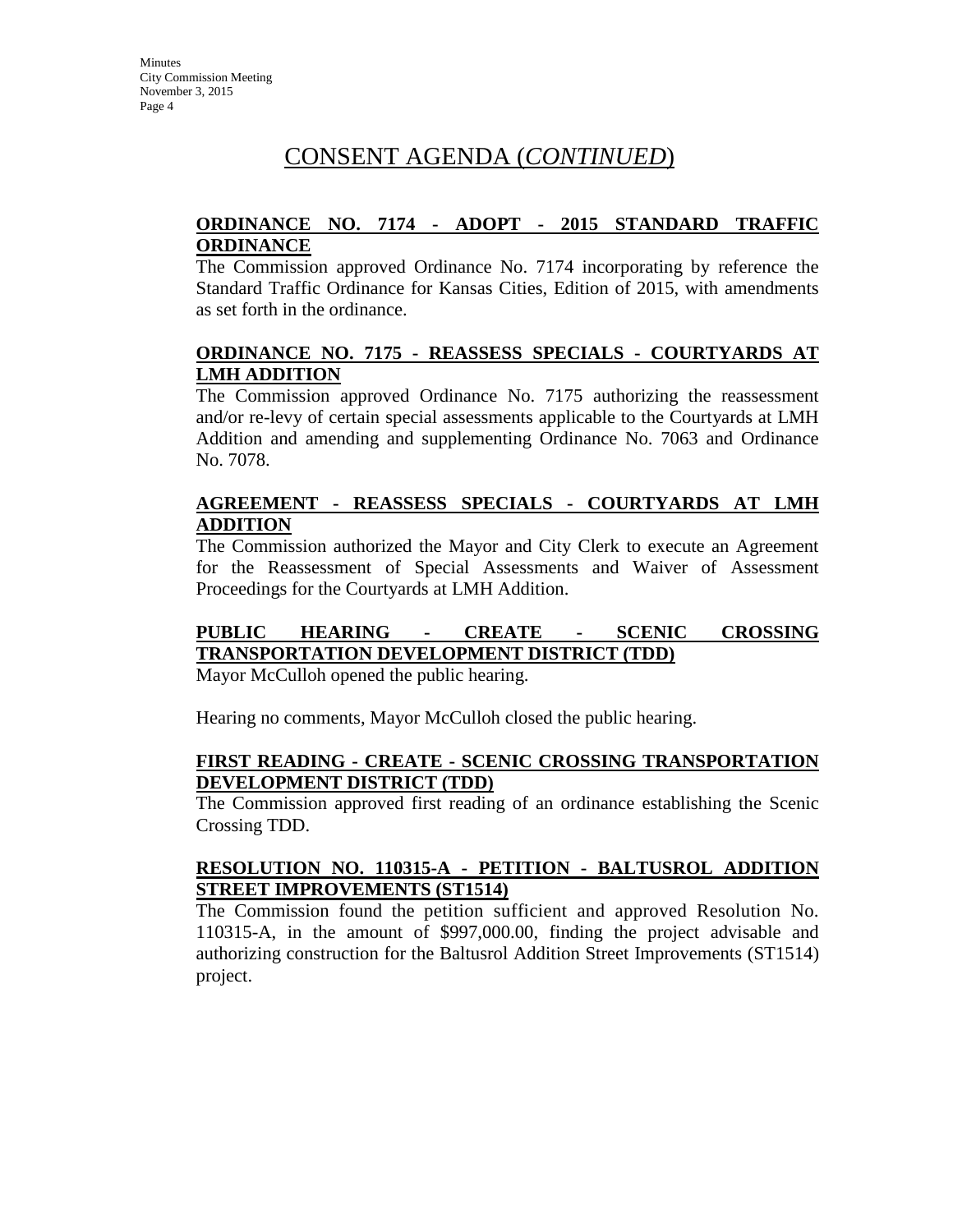# CONSENT AGENDA (*CONTINUED*)

# **RESOLUTION NO. 110315-B - PETITION - BALTUSROL ADDITION WATER IMPROVEMENTS (WA1516)**

The Commission found the petition sufficient and approved Resolution No. 110315-B, in the amount of \$172,000.00, finding the project advisable and authorizing construction for the Baltusrol Addition Water Improvements (WA1516) project.

# **RESOLUTION NO. 110315-C - PETITION - BALTUSROL ADDITION SANITARY SEWER IMPROVEMENTS (SS1514)**

The Commission found the petition sufficient and approved Resolution No. 110315-C, in the amount of \$415,000.00, finding the project advisable and authorizing construction for the Baltusrol Addition Sanitary Sewer Improvements (SS1514) project.

# **AGREEMENT - PROFESSIONAL SERVICES - BALTUSROL ADDITION STREET (ST1514), WATER (WA1516), AND SANITARY SEWER (SS1514) IMPROVEMENTS**

The Commission authorized the Mayor and City Clerk to execute an agreement in an amount not to exceed \$67,578.50 with SMH Consultants, of Manhattan, Kansas, to perform professional services for Baltusrol Street (ST1514), Water (WA1516), and Sanitary Sewer (SS1514) Improvements.

# **RESOLUTION NO. 110315-D - PETITION - COURTYARDS AT LMH - STREET IMPROVEMENTS (ST1515)**

The Commission removed the item from the table; found the petition sufficient; and approved Resolution No. 110315-D, in the amount of \$740,000.00, finding the project advisable and authorizing construction for the Courtyards at LMH Street Improvements (ST1515) project.

# **RESOLUTION NO. 110315-E - PETITION - COURTYARDS AT LMH - SANITARY SEWER IMPROVEMENTS (SS1516)**

The Commission removed the item from the table; found the petition sufficient; and approved Resolution No. 110315-E, in the amount of \$233,000.00, finding the project advisable and authorizing construction for the Courtyards at LMH Sanitary Sewer Improvements (SS1516) project.

# **RESOLUTION NO. 110315-F - PETITION - COURTYARDS AT LMH - WATER IMPROVEMENTS (WA1518)**

The Commission removed the item from the table; found the petition sufficient; and approved Resolution No. 110315-F, in the amount of \$141,000.00, finding the project advisable and authorizing construction for the Courtyards at LMH Water Improvements (WA1518) project.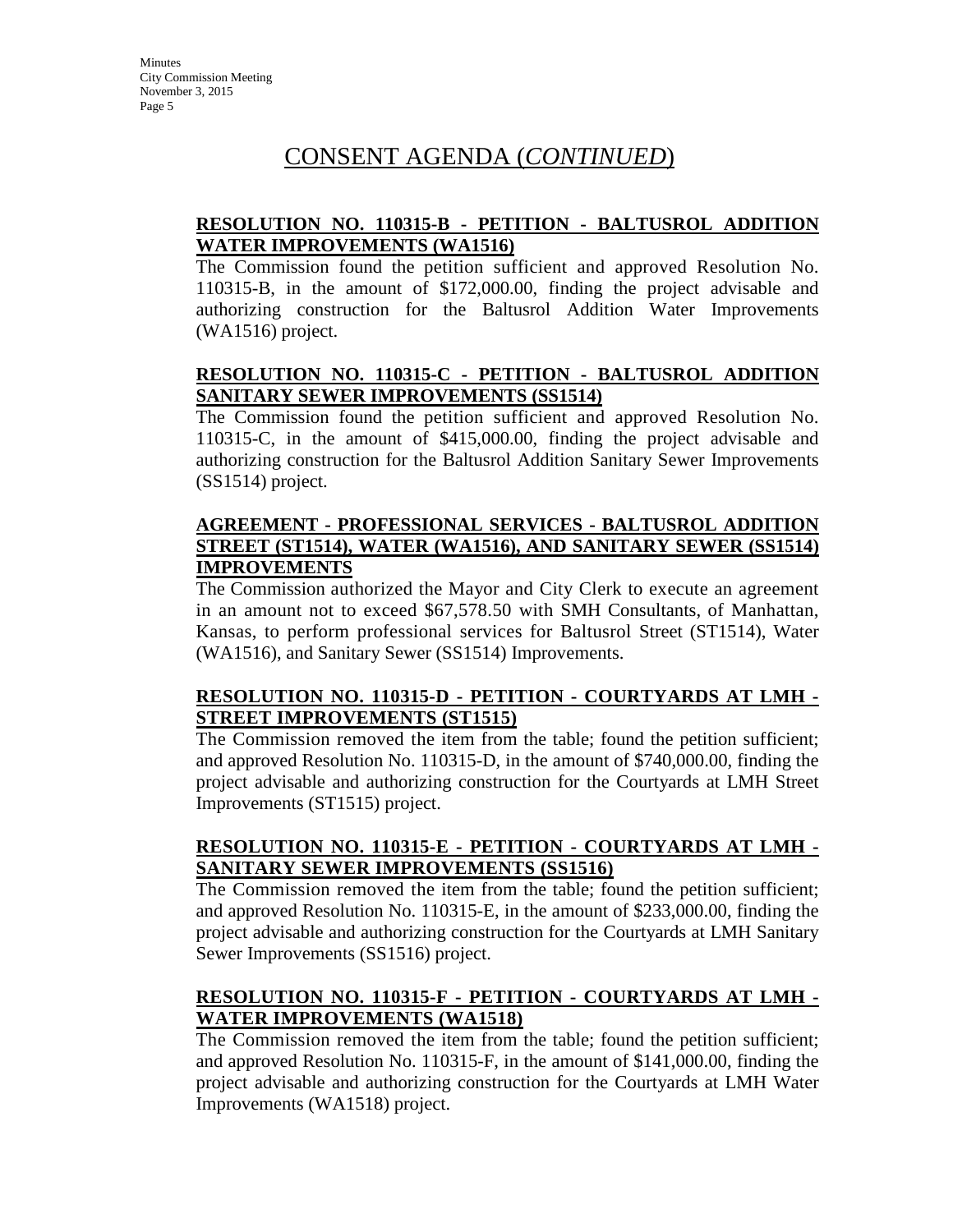# CONSENT AGENDA (*CONTINUED*)

# **AGREEMENT - ENGINEERING SERVICES - COURTYARDS AT LMH - STREET (ST1515), SANITARY SEWER (SS1516), AND WATER (WA1518) IMPROVEMENTS**

The Commission authorized the Mayor and City Clerk to execute an agreement in an amount not to exceed \$86,900.00 with MKEC Engineering, Inc., of Wichita, Kansas, to perform professional services for the Courtyards at LMH Street (ST1515), Sanitary Sewer (SS1516), and Water (WA1518) improvements.

### **AGREEMENT - CONSTRUCTION OF PUBLIC INFRASTRUCTURE - LOT 4, HERITAGE SQUARE, UNIT 4, WATER IMPROVEMENTS (WA1519)**

The Commission authorized the Mayor and City Clerk to execute an Agreement for Construction of Public Infrastructure by Owner or Developer with Leiszler Real Estate, L.L.C., of Clay Center, Kansas, for Lot 4, Heritage Square, Unit 4, Water Improvements (WA1519).

# **AWARD CONTRACT - TECUMSEH-QUIVERA SOUTH DETENTION BASIN STABILIZATION PROJECT (SM1509)**

The Commission accepted the Engineer's Opinion of Probable Cost in the amount of \$52,280.00; awarded a construction contract to Josh Connet Excavation, LLC, of Manhattan, Kansas, in the amount of \$24,671.77 for the Tecumseh-Quivera South Detention Basin Stabilization Project, and authorized the Mayor and City Clerk to execute the construction contract.

# **BOARD APPOINTMENT – BICYCLE AND PEDESTRIAN ADVISORY COMMITTEE**

The Commission approved the re-appointment of David Colburn, 1906 Bluestem Terrace, to the Bicycle and Pedestrian Advisory Committee by Mayor McCulloh. Mr. Colburn's term begins immediately and will expire October 31, 2018.

After discussion, Commissioner Reddi moved to approve the consent agenda. Commissioner Morse seconded the motion. On a roll call vote, motion carried 5-0.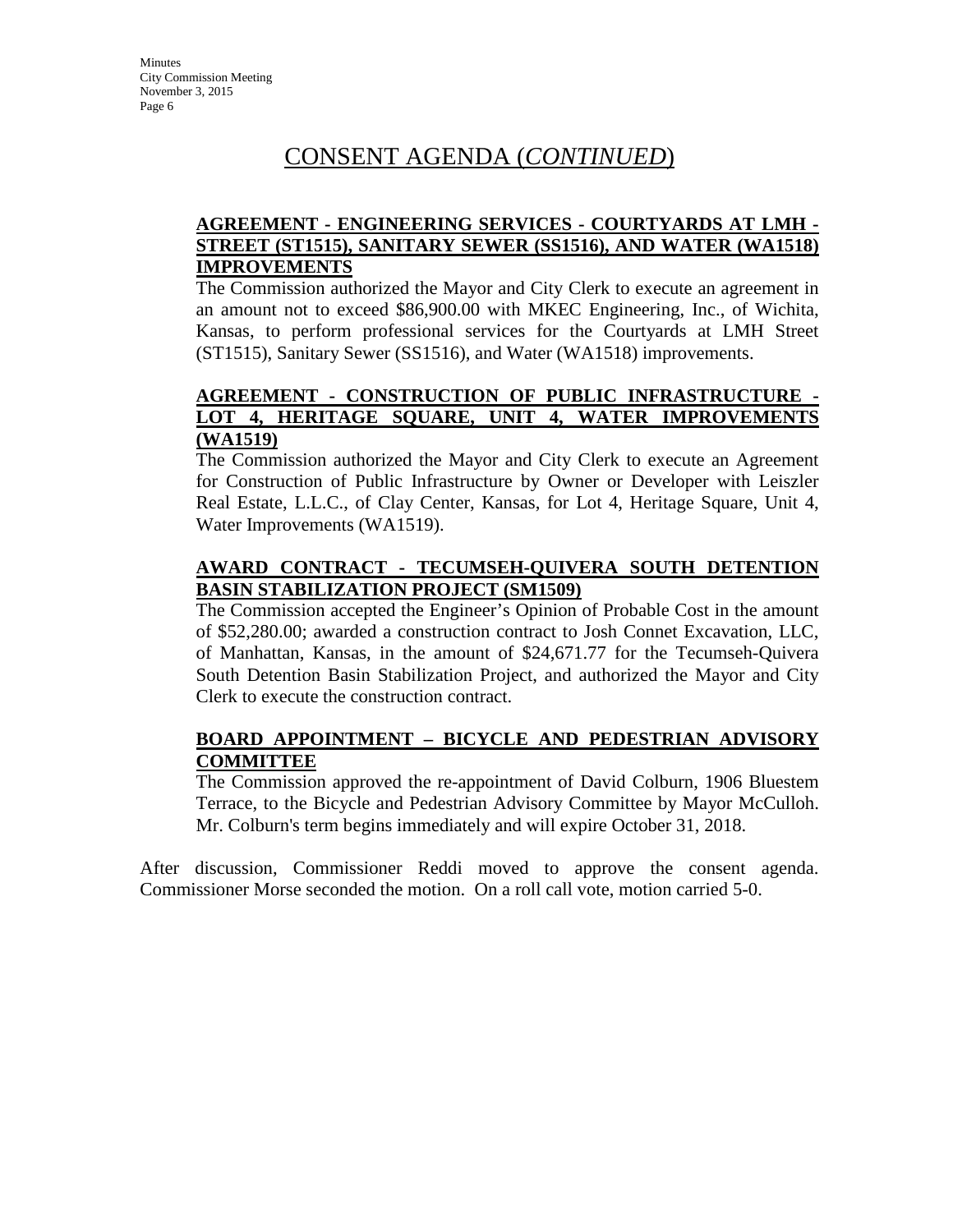# GENERAL AGENDA

#### **DISCUSSION - ENGINEER ON-CALL SERVICES PROGRAM**

Brian Johnson, City Engineer, presented background information on the Quality Based Selection (QBS) process, provided information on the potential Engineer On-Call (EOC) process, and provided the EOC flowchart and advantages of the EOC. He then responded to questions from the Commission regarding utilization of a selection committee, the selection process, and highlighted the engineering services process being used for peer cities including Topeka, Overland Park, Wichita, and Olathe.

After discussion and comments from the Commission, Brian Johnson, City Engineer, responded to additional questions from the Commission on the EOC process and clarified the advantages of using the EOC process. He informed the Commission that he planned to continue conversations with local consultants and would bring the item back to the Commission for action.

Mayor McCulloh opened the public comments.

Dea Brokesh, 3005 Wilson Drive, LDB Landscape Architecture & Engineering, presented potential advantages and disadvantages with the On-Call system. She stated that the On-Call process could appear less transparent and there could be less opportunity for competition and a potential for higher design costs. She suggested a modified approach and asked that consideration be given for specialized work and for projects with varying construction costs.

Jeff Hancock, SMH Consultants, informed the Commission that On-Call services is a good idea and from a company standpoint, it is going to save the consultants time putting together a proposal. He stated that additional details need to be worked out and was glad to know that there is an opportunity to come back to the Commission in the event there are any unresolved concerns. He stated that the State of Kansas has an On-Call system and Riley County has a similar system.

Hearing no other comments, Mayor McCulloh closed the public comments.

Brian Johnson, City Engineer, reiterated that the item would come back to the Commission for action in December 2015 or January 2016. He stated that he appreciated the feedback received from local consultants thus far and would continue to seek additional comments from consultants regarding the proposal for On-Call services.

Rob Ott, Director of Public Works, provided additional information on the item, the process, and the feedback received from consulting firms. He stated that he has heard complaints during his tenure with the City regarding the costs and the amount of time associated with preparing proposals from the consultants and then not being selected.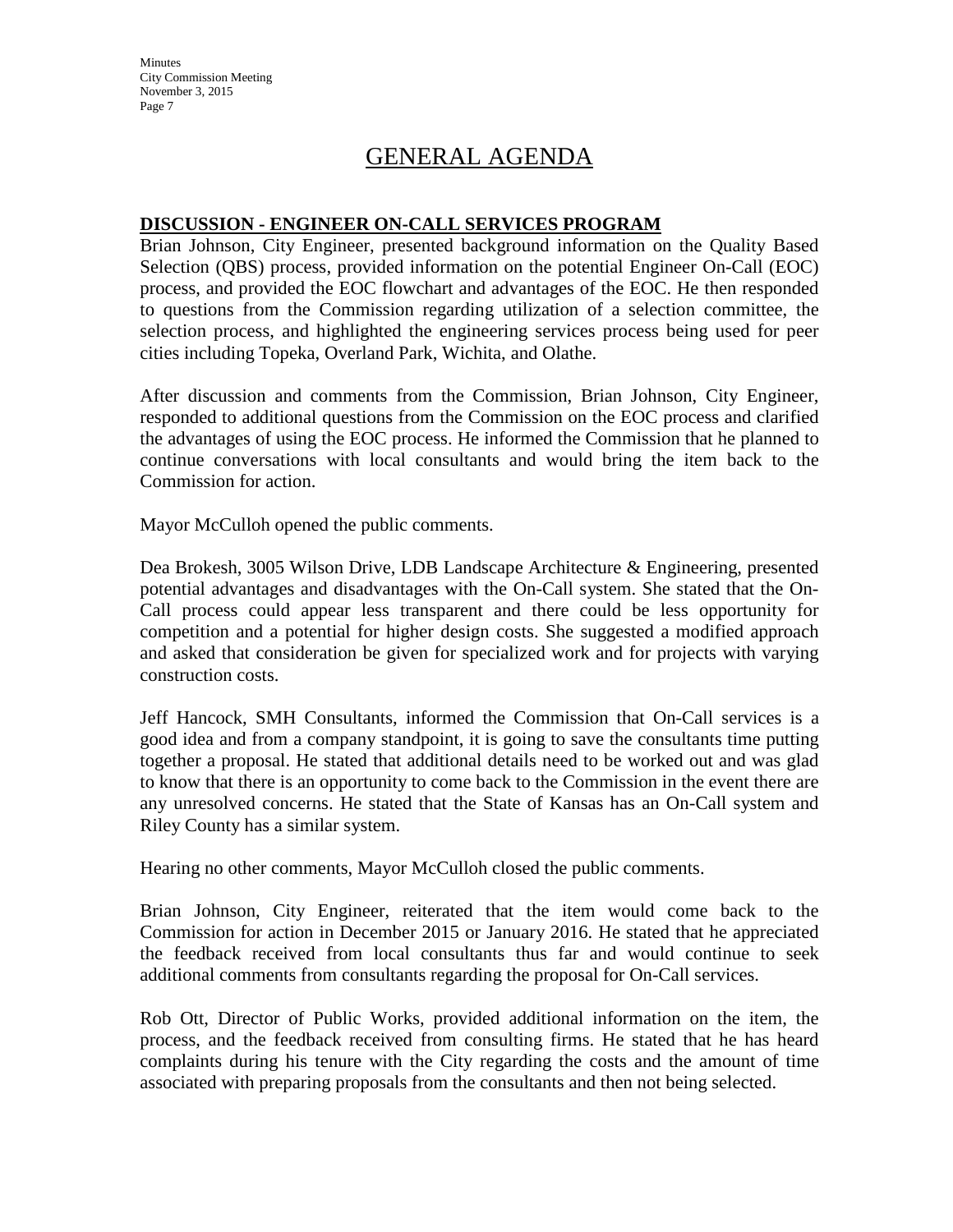# **GENERAL AGENDA (CONTINUED)**

# DISCUSSION - ENGINEER ON-CALL SERVICES PROGRAM (CONTINUED)

After additional comments from the Commission, Rob Ott, Director of Public Works, stated that City staff would have additional discussions with consultants and bring the item back to the Commission.

As this was a discussion item only, no formal action was taken by the City Commission.

#### ADJOURNMENT

At 7:46 p.m., the City Commission adjourned.

IC, City Clerk Car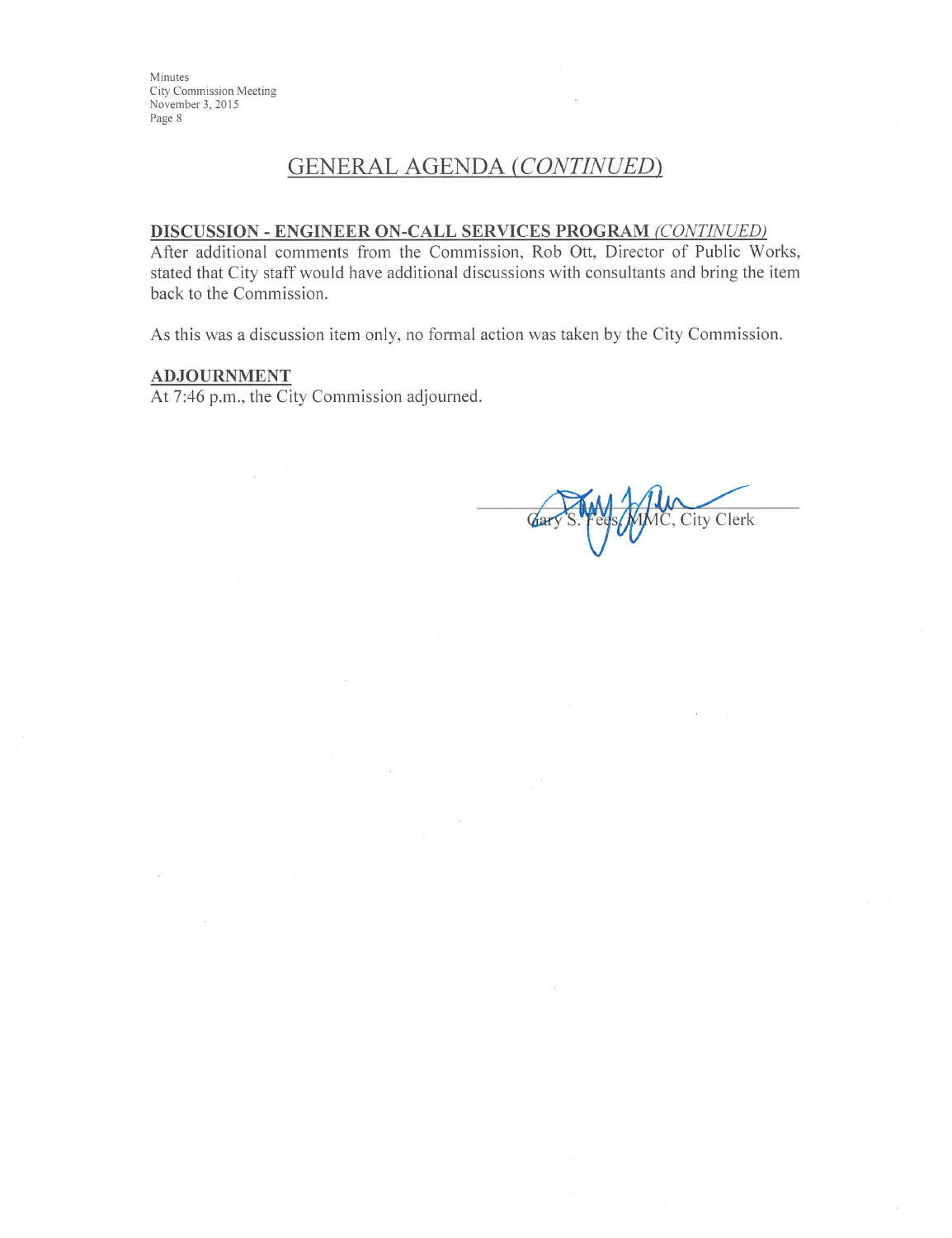#### **STAFF REPORT**

# **ON AN APPLICATION TO REZONE PROPERTY**

**APPLICATION:** To Rezone two (2) tracts of land in the proposed Lansdowne Addition, Unit 3

**FROM:** County AG, Agriculture District and County SF-1, Single-Family District

**TO:** R-1, Single-Family Residential District

# **APPLICANT/OWNER:** BK Investments, LLC – Tom Abbott **486 MCCALL ROAD, MANHATTAN, KS 66503**

**LEGAL DESCRIPTION:** Tract of land in Section 9, Township 10 South, Range 7 East (*specific legal description is attached).* For the purposes of the request, the subject site shall be referred to as Tract 1. (Tract 2 will refer to a request to rezone an area to R-2, Two-Family Residential District).

# **LOCATION:** Generally located **TO THE NORTHWEST OF THE INTERSECTION OF ANDERSON AVENUE AND CHRISTY DRIVE.**

**AREA:** Rezoning Site: 2.26 acres Total subdivision: **3.2 ACRES** 

# **DATE OF NEIGHBORHOOD MEETING:** May 14, 2015

**DATE OF PUBLIC NOTICE PUBLICATION:** September 14, 2015

**DATE OF PUBLIC HEARING: PLANNING BOARD:** October 5, 2015 **CITY COMMISSION:** October 20, 2015

# **THIRTEEN MATTERS TO BE CONSIDERED WHEN REZONING**

**1. EXISTING USE:** The property is currently a vacant 2.26 acre tract of land

**2. PHYSICAL AND ENVIRONMENTAL CHARACTERISTICS:** The majority of the site generally slopes from north to south at 5%-10%. The property is vacant and consists of natural prairie grass and evergreen trees.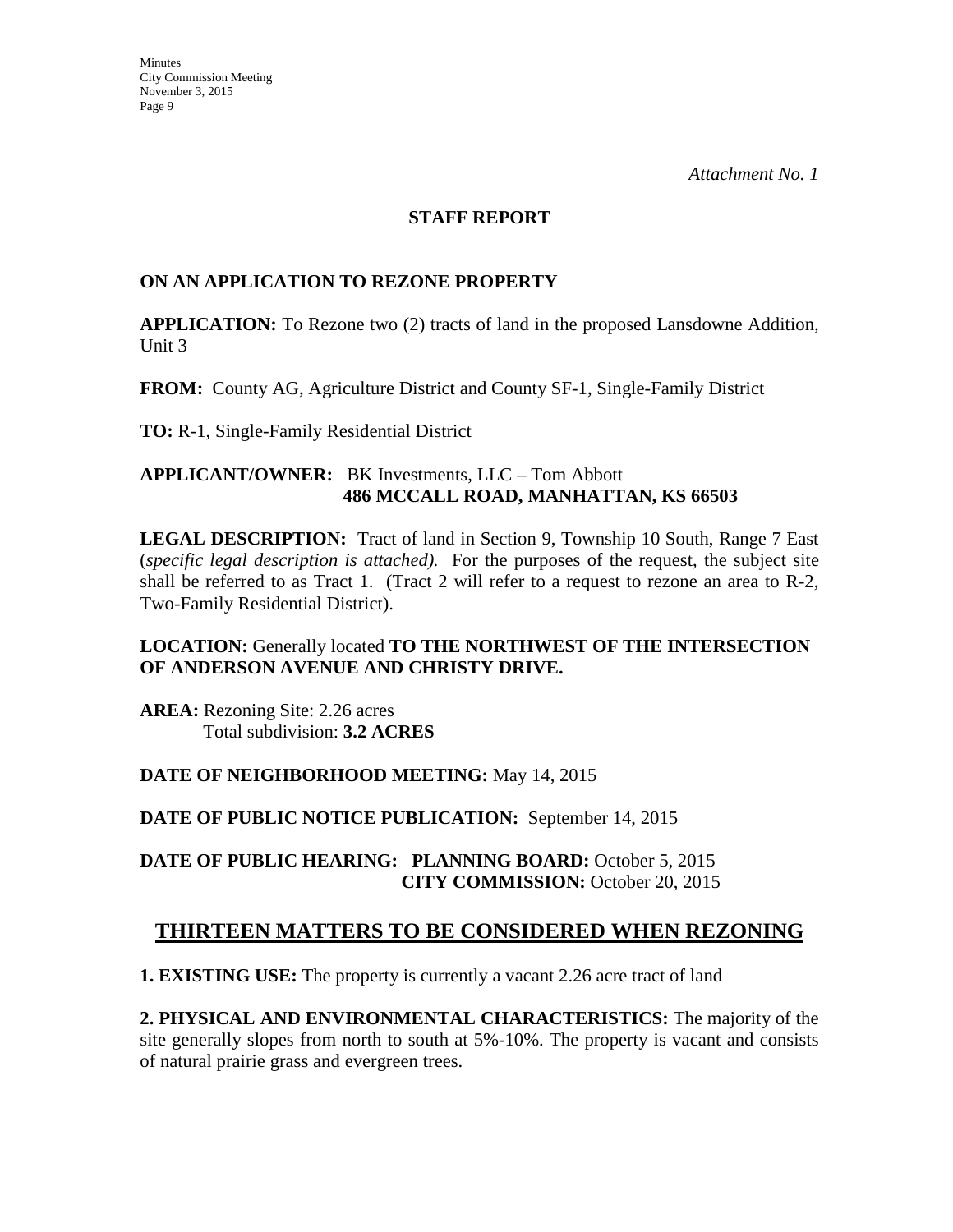#### **3. SURROUNDING LAND USE AND ZONING:**

- **NORTH:** Large vacant tracts of land; County AG, Agriculture and City of Manhattan I-5, Business Park.
- **SOUTH:** Anderson Avenue, a two-lane arterial road with a rural cross-section, Blueville Nursery; County C-4 Highway Business.
- **EAST:** Two-family and multi-family townhome residential neighborhoods; Two-Family Residential District and Four Winds Residential PUD, Planned Unit Development.
- **WEST:** Single family residential homes and rangeland; County AG, General Agriculture District

**4. GENERAL NEIGHBORHOOD CHARACTER:** The surrounding neighborhood is a mix of large lot single-family homes, two-family homes and commercial uses. To the west of the subject site is generally rural single-family residential and vacant agricultural land.

**5. SUITABILITY OF SITE FOR USES UNDER CURRENT ZONING:** The site is bounded by urban development on the east, large lot rural residential to the west and steep hillside to the north. The suitability of the site for County AG uses is limited by surrounding residential uses and steep topography. The current County AG District would not allow for the single-family development, as proposed. The eastern section of Tract 1 is zoned County SF-1, Single-Family District, which allows for a large single-family lot.

**6. COMPATIBILITY OF PROPOSED DISTRICT WITH NEARBY PROPERTIES AND EXTENT TO WHICH IT MAY HAVE DETRIMENTAL AFFECTS:** The adjoining neighborhoods are low density single-family rural residential to the west and a combination of residential townhomes and two-family residential neighborhoods to the east. While an increase in traffic, light, and noise will occur with the change from undeveloped land to single-family dwelling units, the proposed affects are consistent with the character of the neighborhoods in which the development is proposed. The proposed development includes large single-family lots that are similar in size to the adjacent residential tracts to the west. The proposed rezoning is compatible with nearby properties and no adverse affects are expected.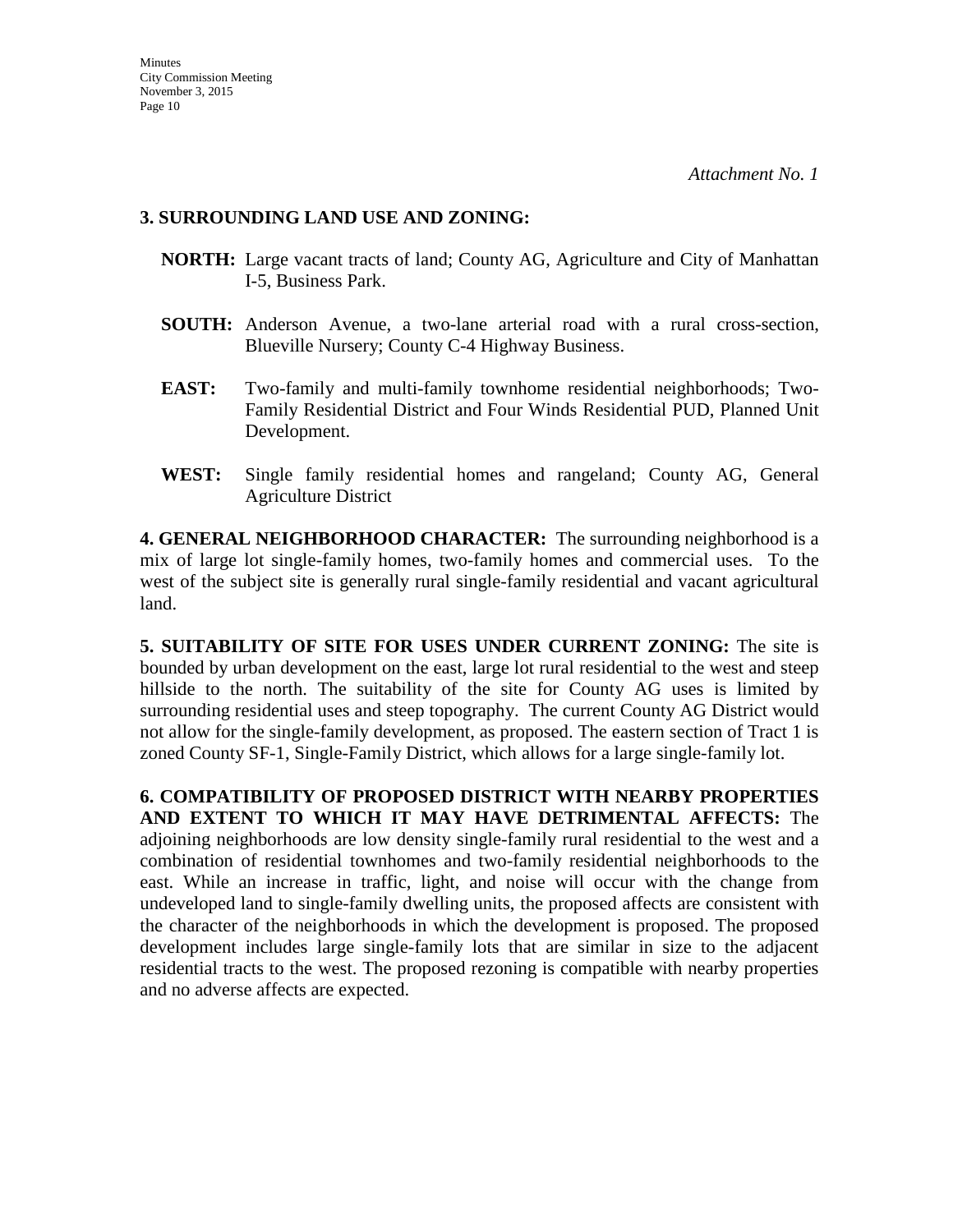*Attachment No. 1*

As required by the rezoning application process, a neighborhood meeting was conducted by the applicant on May 14, 2015. The meeting summary stated that Seven (7) neighbors attended the meeting for the proposed subdivision. According to the meeting summary, there was some initial confusion that the proposed zoning was for duplexes or townhomes but clarified during the meeting. Other than clarifying the proposed zoning, no negative issues were raised at the meeting.

# **7. CONFORMANCE WITH COMPREHENSIVE PLAN:**

The proposed annexation area is shown on the Future Land Use Map in the northwest planning area and the West Anderson Corridor (WAC) Special Planning Area. The annexation area is designated as Agriculture (AG). In addition, the Future Land Use Map identifies the area surrounding the intersection of Anderson Avenue and Scenic Drive as a future Neighborhood Commercial Center node. It is reasonable to assume that density will be greater near the intersection and transition to less dense environments farther away from the commercial node. Since the existing development patterns to the east of the proposed annexation area are Residential Medium to High (RMH) Density, the Residential Low to Medium (RLM) Density policies have been included below as a reference to the transitioning development patterns from the intersection of Scenic Drive & Anderson Avenue.

AG policies include: *AG: Uses Primary: Farming, ranching, and other agriculturally related uses.* 

*Secondary: Very low density rural residential.*

# *AG: Characteristics*

*Areas are not anticipated to be developed within the 20-year planning horizon of this plan. Continuation of agricultural uses is encouraged within the context of both market demand and the desires of individual property owners. Residences are typically limited to those for owners/operators of the agricultural enterprise.*

RLM policies include:

# *RLM-1: Characteristics*

*The Residential Low to Medium Density designation incorporates a range of singlefamily, single-family attached, duplex, and town homes, and in appropriate cases include complementary neighborhood-scale supporting land uses, such as retail, service commercial, and office uses in a planned neighborhood setting, provided they conform*  with policies for Neighborhood Commercial Centers. Small-scale multiple-family *buildings and condominiums may be permissible as part of a planned unit development, or special mixed-use district, provided open space requirements are adequate to stay within desired densities.*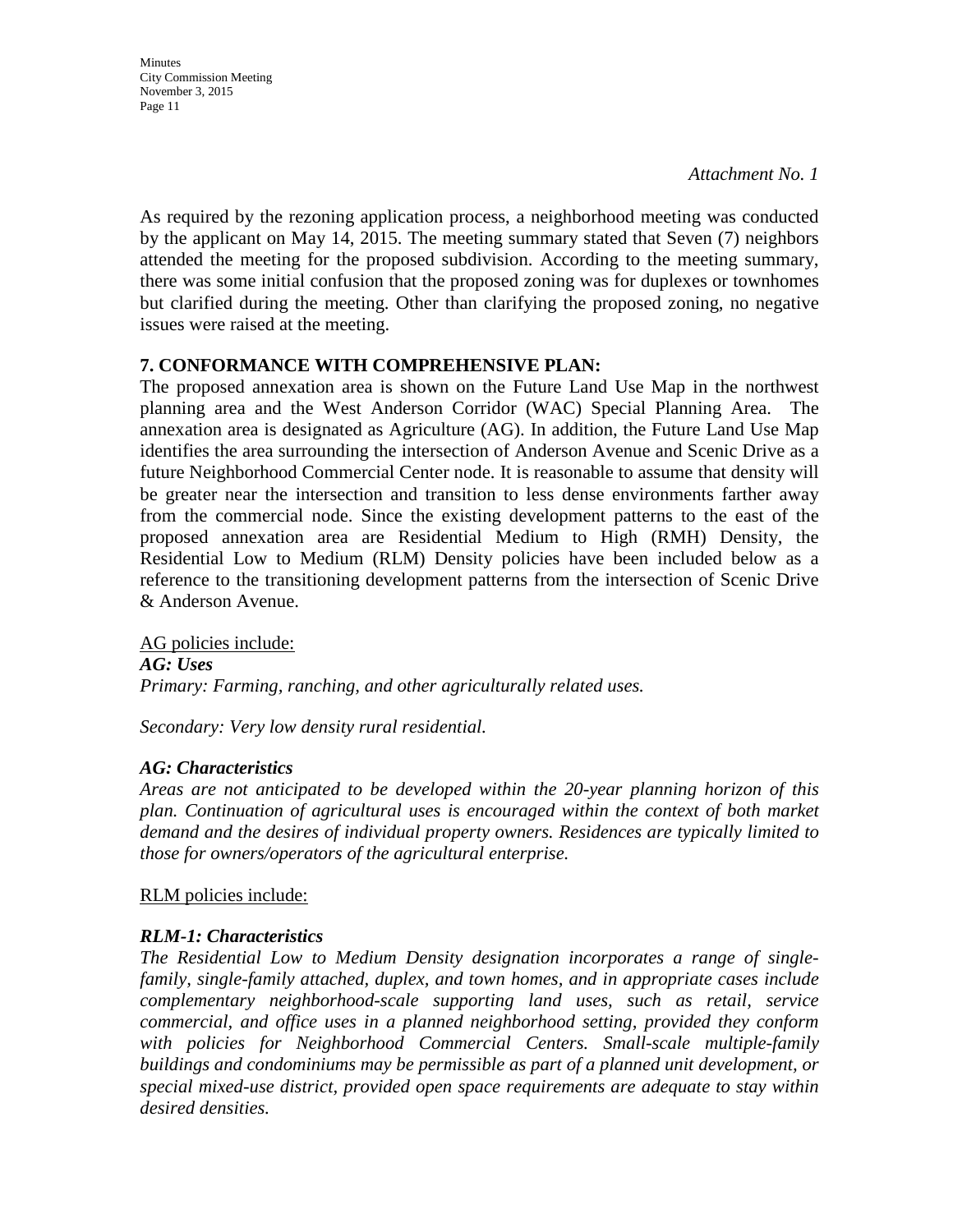**Minutes** City Commission Meeting November 3, 2015 Page 12

# *RLM-2: Appropriate Density Range*

*Densities in the Residential Low to Medium Density designation range between less than one dwelling unit/acre up to 11 dwelling units per net acre.* 

# *RLM-3: Location*

*Residential Low to Medium Density neighborhoods typically should be located where they have convenient access to and are within walking distance to community facilities and services that will be needed by residents of the neighborhood, including parks, schools, shopping areas, transit and other community facilities. Where topographically feasible, neighborhoods should be bounded by major streets (arterials and/or collectors) with a direct connection to work, shopping, and recreational activities. The Residential Low to Medium Density designation includes most established neighborhoods outside of the core area as well as future residential growth areas to the west and east.* 

# *RLM-4: Variety of Housing Styles*

*To avoid monotonous streetscapes, the incorporation of a variety of architectural styles is strongly encouraged in all new development,*

# **West Anderson Corridor (WAC)**

# *Background and Intent*

*The West Anderson Corridor is contiguous to the western boundary of Manhattan and is considered as an area for potential future growth. The scenic quality of the corridor is significant, defined by the Wildcat Creek Riparian area, which bounds its southern edge and by the lush agricultural lands that extend south from Anderson Avenue to the creek. The corridor will remain primarily rural in nature within the near-term or until such time as utility services are available. To the extent possible, both the scenic quality and availability of developable land within the corridor should be preserved. As the market for growth in the corridor emerges, compatibility with Fort Riley and specific recommendations made by the 2005 Flint Hills Joint Land Use Study are a key consideration.*

# Policies

# *WAC-1: Preservation of Wildcat Creek Riparian Corridor*

*Design land use patterns in the Wildcat Creek Corridor to protect natural features, including steep slopes, native vegetation, riparian corridors, streams, and wetlands, in accordance with the adopted Wildcat Creek Floodplain Management Plan.*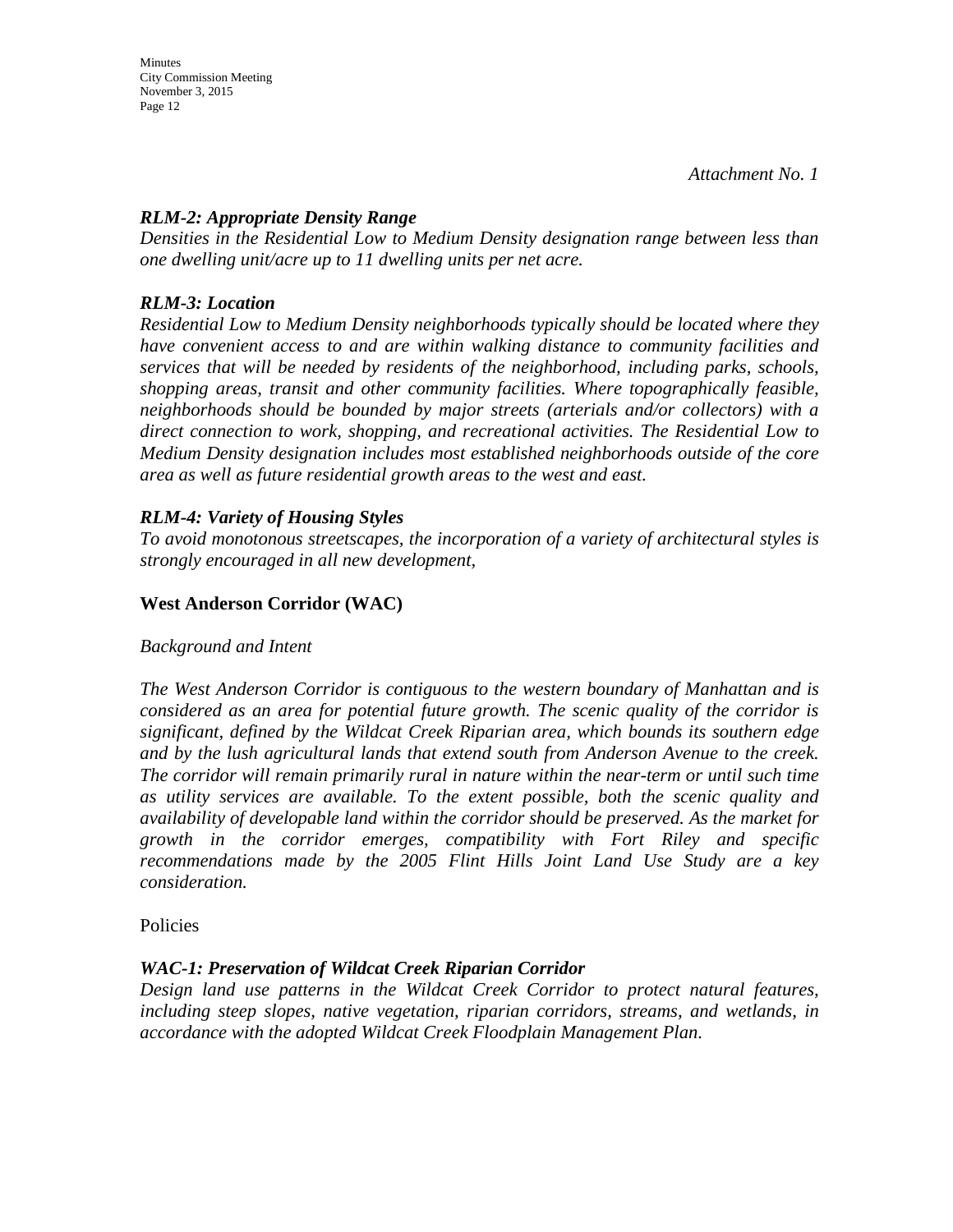# *WAC-2: Future Growth Area*

*The West Anderson Corridor is identified as a potential future growth area, dependent upon the timing, and availability of infrastructure and urban services. Evaluate development proposals within the West Anderson Corridor based upon their compatibility with the area's potential for future urban development and the recommendations of the 2005 Flint Hills Joint Land Use Study. Discourage isolated parcels of development that will lead to fragmented patterns of urban development.*

# *WAC-3: Future Neighborhood Services and Residential Development*

*The West Anderson Corridor provides potential for additional Neighborhood Commercial services and specialty stores in the vicinity of the Anderson Avenue–Scenic Drive intersection. Explore the provision of low to medium density housing along the south side of Anderson Avenue, transitioning to the riparian open space corridor, along Wildcat Creek.*

# *WAC-4: Multi-modal Connectivity*

*As development opportunities emerge, explore and implement opportunities to enhance multi-modal connections between the West Anderson Corridor and existing multi-modal facilities in other parts of the Planning Area.*

Considering the existing development patterns of adjacent properties and planning area polices outlined above, the proposed rezoning conforms to the Manhattan Urban Area Comprehensive Plan.

# **8. ZONING HISTORY AND LENGTH OF TIME VACANT AS ZONED:**

| Unknown Date    | Zoned county AG, Agriculture                                                                                                        |
|-----------------|-------------------------------------------------------------------------------------------------------------------------------------|
| 1973            | Existing residential structure built                                                                                                |
| October 7, 1991 | Manhattan Urban Area Planning Board approves Final Plat<br>Lansdowne Addition Unit 2                                                |
| March 2, 1992   | Board of County Commissioners approves Lansdowne Addition<br>Unit 2 Plat $\&$ Lot 2 zoned County SF-1, Single Family<br>Residential |

**9. CONSISTENCY WITH INTENT AND PURPOSE OF THE ZONING ORDINANCE:** The intent and purpose of the Manhattan Zoning Regulations is to protect the public health, safety, and general welfare; regulate the use of land and buildings within zoning districts to assure compatibility; and to protect property values.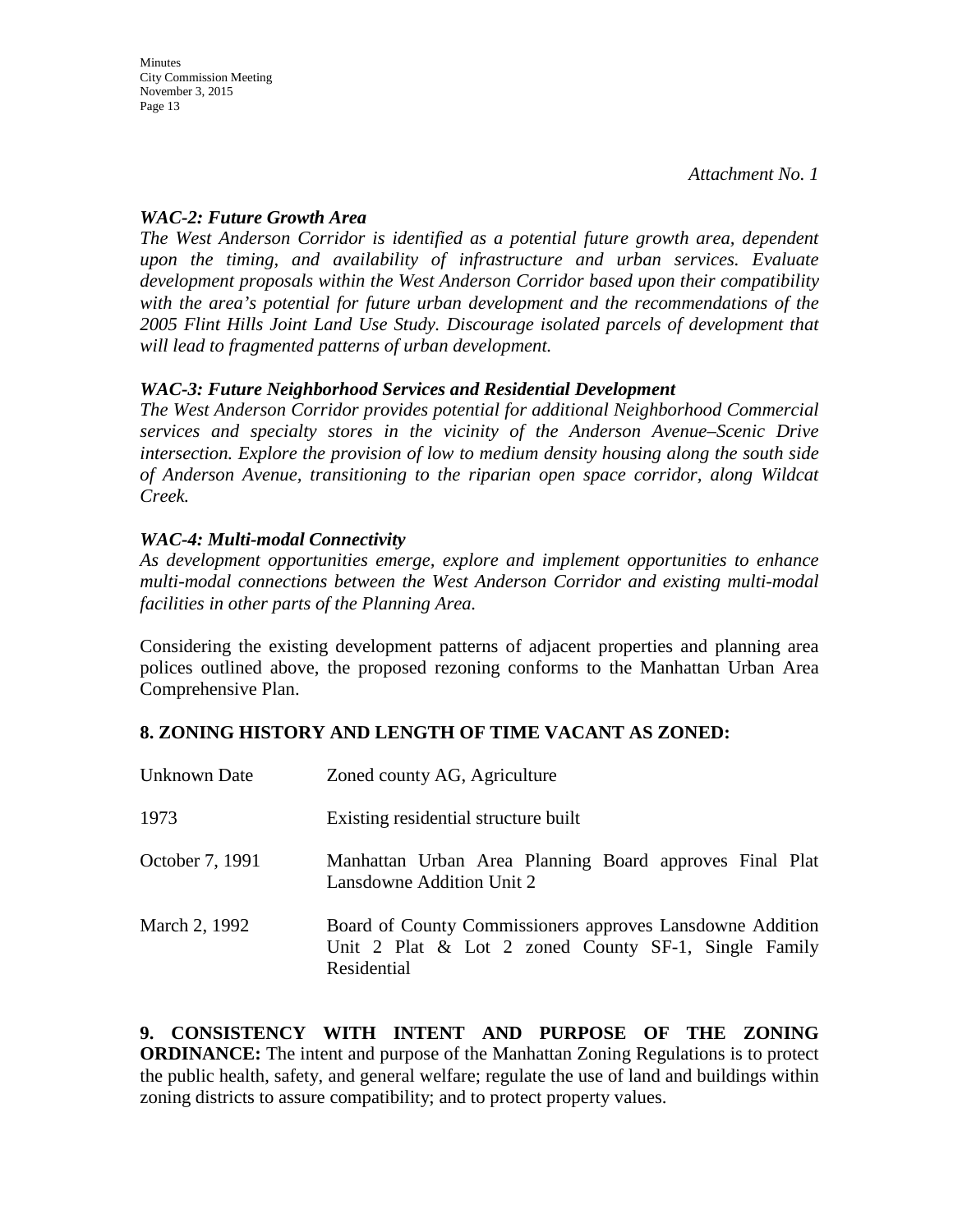*Attachment No. 1*

The proposed rezoning is consistent with the intent and purpose of the Manhattan Zoning Regulations because proposed lot sizes conform to the minimum requirements of the R-1 District. In addition, the proposed Preliminary Plat dedicates easements and rights-of-way to serve the subdivision consistent with the requirements of the Manhattan Urban Area Subdivision Regulations.

The R-1, Single-Family Residential District is designed to provide a dwelling zone at a density no greater than one dwelling unit per 6,500 square feet. The Preliminary Plat shows lots ranging from approximately 10,749 square feet in area up to 19,610 square feet in area. The proposed lots conform to the requirements of the proposed R-1 District.

**10. RELATIVE GAIN TO THE PUBLIC HEALTH, SAFETY AND WELFARE THAT DENIAL OF THE REQUEST WOULD ACCOMPLISH, COMPARED WITH THE HARDSHIP IMPOSED UPON THE APPLICANT:** There appears to be no gain to the public that denial of the rezoning would accomplish. No expected adverse impacts on the public health, safety and welfare are anticipated as a result of the rezoning. Development of the site cannot proceed until the proposed Preliminary Plat is approved. A separate application was submitted for approval of a Preliminary Plat. It may be a hardship upon the owner if the rezoning is denied, as it conforms to the adopted Comprehensive Plan.

**11. ADEQUACY OF PUBLIC FACILITIES AND SERVICES:** Adequate public services, sanitary sewer, water, and public streets can be extended to serve the development.

**12. OTHER APPLICABLE FACTORS:** Fort Riley was notified of this rezoning, due to it being located in the Critical Area. The Fort encourages use of noise disclosure and noise reduction measures in homes, and to take into account potential effects of operational noise of the Fort on activities in the park. City Administration will provide the "Notice of Potential Impact" on building permits for this subdivision.

**13. STAFF COMMENTS:** City Administration recommends approval of the proposed rezoning of Lansdowne Addition, Unit 3 from AG, Agriculture District and County SF-1, Single-Family District to R-1, Single-Family Residential District based on the findings in the Staff Report.

# **ALTERNATIVES:**

1. Recommend approval of the proposed rezoning of Lansdowne Addition, Unit 3 from AG, Agriculture District and County SF-1, Single-Family District to R-1, Single-Family Residential District stating the basis for such recommendation.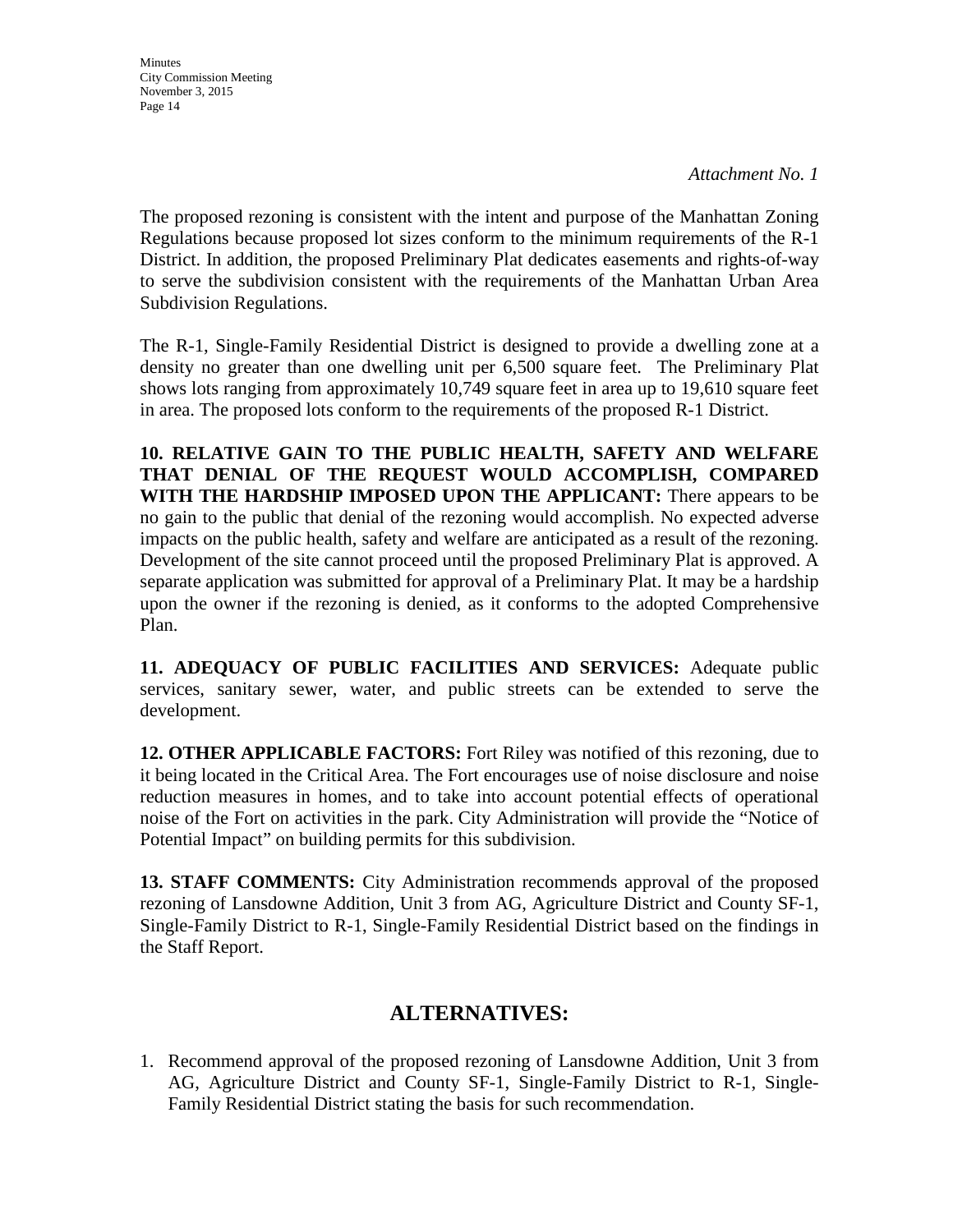- 2. Recommend denial of the proposed rezoning, stating the specific reasons for denial.
- 3. Table the proposed rezoning to a specific date, for specifically stated reasons.

# **POSSIBLE MOTION:**

The Manhattan Urban Area Planning Board recommends approval of the proposed rezoning of Lansdowne Addition, Unit 3, from AG, Agriculture District and County SF-1, Single-Family District, to R-1, Single-Family Residential District, based on the findings in the Staff Report.

**PREPARED BY:** Chase Johnson, CFM, Planner

**DATE:** September 22, 2015

CJ/vr 15022}SR}RezoneLansdowneUnitThree}AGSF1\_R1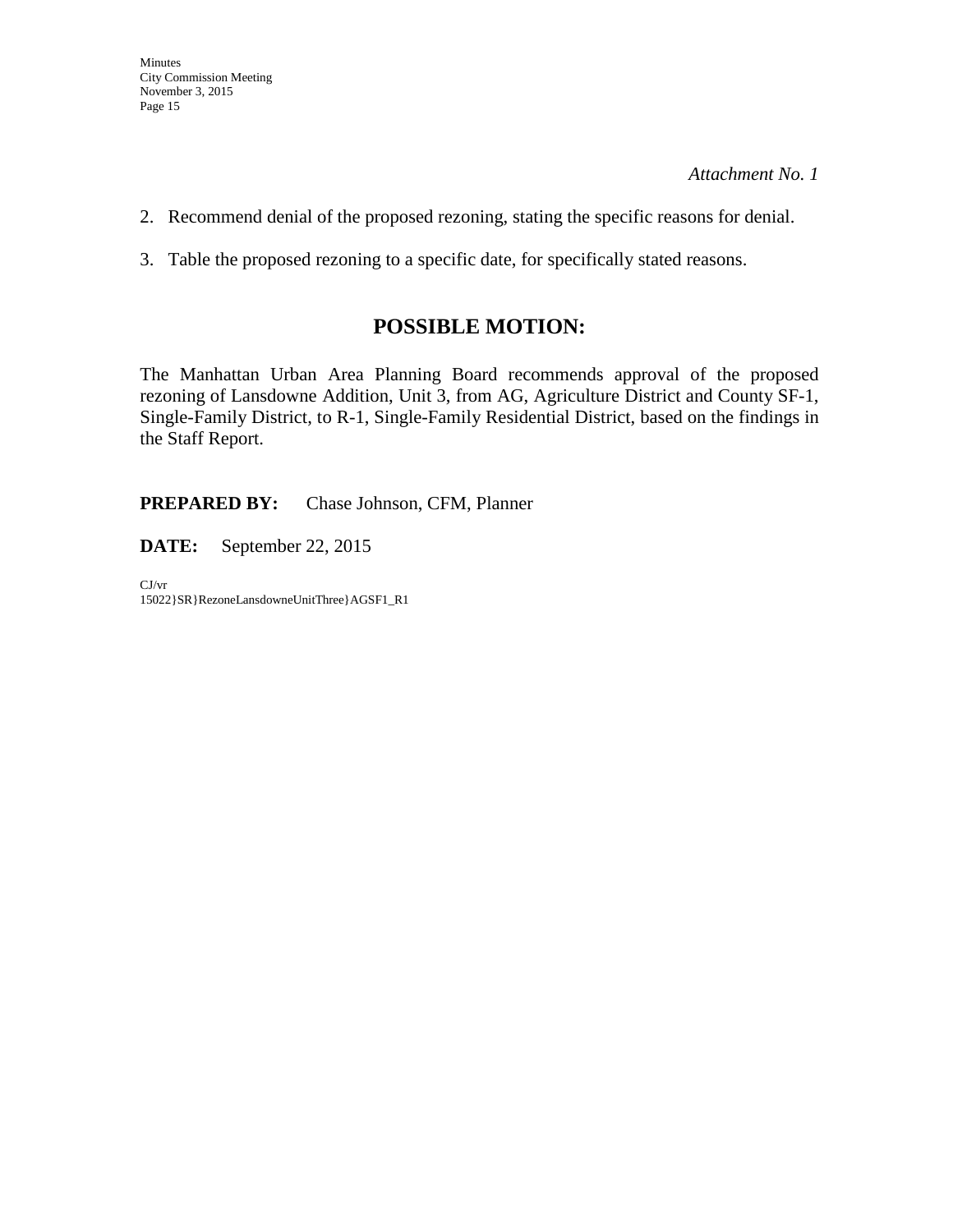#### **STAFF REPORT**

# **ON AN APPLICATION TO REZONE PROPERTY**

**APPLICATION:** To Rezone two (2) tracts of land in the proposed Lansdowne Addition, Unit 3

**FROM:** County AG, Agriculture District

**TO:** R-2, Two-Family Residential District

### **APPLICANT/OWNER:** BK Investments, LLC – Tom Abbott **486 MCCALL ROAD, MANHATTAN, KS 66503**

**LEGAL DESCRIPTION:** Tracts of land in Section 9, Township 10 South, Range 7 East (*specific legal description is attached).* For the purposes of the request, the subject site shall be referred to as Tract 2. (Tract 1 will refer to a request to rezone an area to R-1, Single-Family Residential District).

# **LOCATION:** Generally located **TO THE NORTHWEST OF THE INTERSECTION OF ANDERSON AVENUE AND CHRISTY DRIVE.**

**AREA:** Rezoning Site: 0.94 acres Total subdivision: **3.2 ACRES** 

# **DATE OF NEIGHBORHOOD MEETING:** May 14, 2015

# **DATE OF PUBLIC NOTICE PUBLICATION:** September 14, 2015

**DATE OF PUBLIC HEARING: PLANNING BOARD:** October 5, 2015 **CITY COMMISSION:** October 20, 2015

# **THIRTEEN MATTERS TO BE CONSIDERED WHEN REZONING**

**1. EXISTING USE:** The property is currently occupied by a two-family residential structure.

**2. PHYSICAL AND ENVIRONMENTAL CHARACTERISTICS:** The majority of the site generally slopes from north to south at 5%-10%. The northern portion of the site is vacant with prairie grass and evergreen trees. The southern portion of the property is occupied by a residential structure with a typical yard and driveway setup accessed off of Anderson Avenue.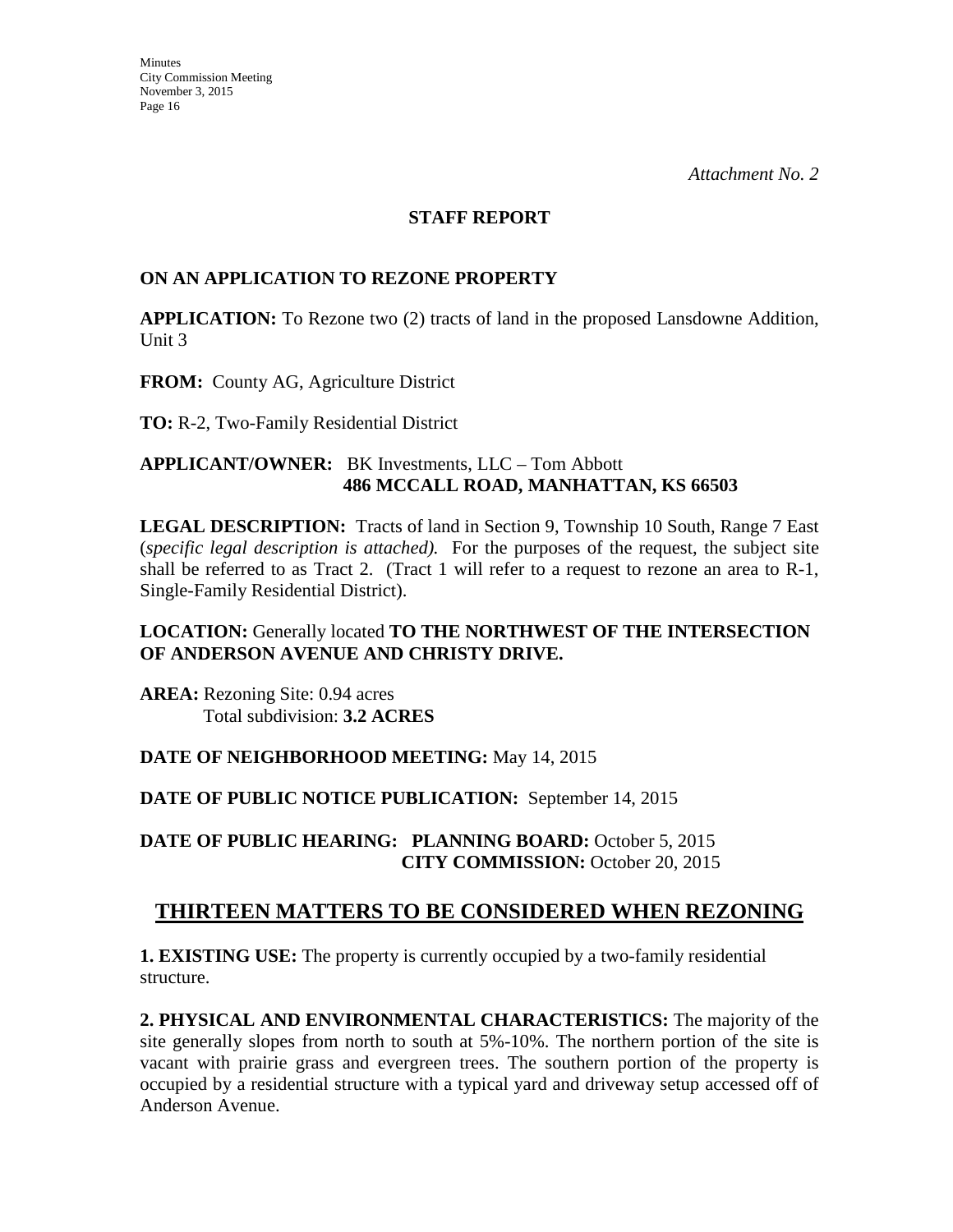# **3. SURROUNDING LAND USE AND ZONING:**

- **NORTH:** Large vacant tracts of land; County AG, Agriculture and City of Manhattan I-5, Business Park.
- **SOUTH:** Anderson Avenue, a two-lane arterial road with a rural cross-section, Blueville Nursery; County C-4 Highway Business.
- **EAST:** Two-family and multi-family townhome residential neighborhoods; Two-Family Residential District and Four Winds Residential PUD, Planned Unit Development.
- **WEST:** Single family residential homes and rangeland; County AG, General Agriculture District

**4. GENERAL NEIGHBORHOOD CHARACTER:** The surrounding neighborhood is a mix of large lot single-family homes, two-family homes and commercial uses. To the west of the subject site is generally rural single-family residential and vacant agricultural land.

**5. SUITABILITY OF SITE FOR USES UNDER CURRENT ZONING:** The site is bounded by urban development on the east, large lot rural residential to the west and steep hillside to the north. The suitability of the site for County AG uses is limited by surrounding residential uses and steep topography. There is currently an existing two-unit residential building located on Tract 2. The current County AG District allows for the two-family development, as long as the second unit is considered an accessory apartment.

**6. COMPATIBILITY OF PROPOSED DISTRICT WITH NEARBY PROPERTIES AND EXTENT TO WHICH IT MAY HAVE DETRIMENTAL AFFECTS:** The adjoining neighborhoods are low density single-family rural residential to the west and a combination of residential townhomes and two-family residential neighborhoods to the east. An increase in traffic, light, and noise is not anticipated to increase due to the established two-family use on Tract 2. The proposed rezoning is compatible with nearby properties and no adverse affects are expected.

As required by the rezoning application process, a neighborhood meeting was conducted by the applicant on May 14, 2015. The meeting summary stated that Seven (7) neighbors attended the meeting for the proposed subdivision. According to the meeting summary, there was some initial confusion that the proposed zoning was for duplexes or townhomes but clarified during the meeting. Other than clarifying the proposed rezoning, no negative issues were raised at the meeting.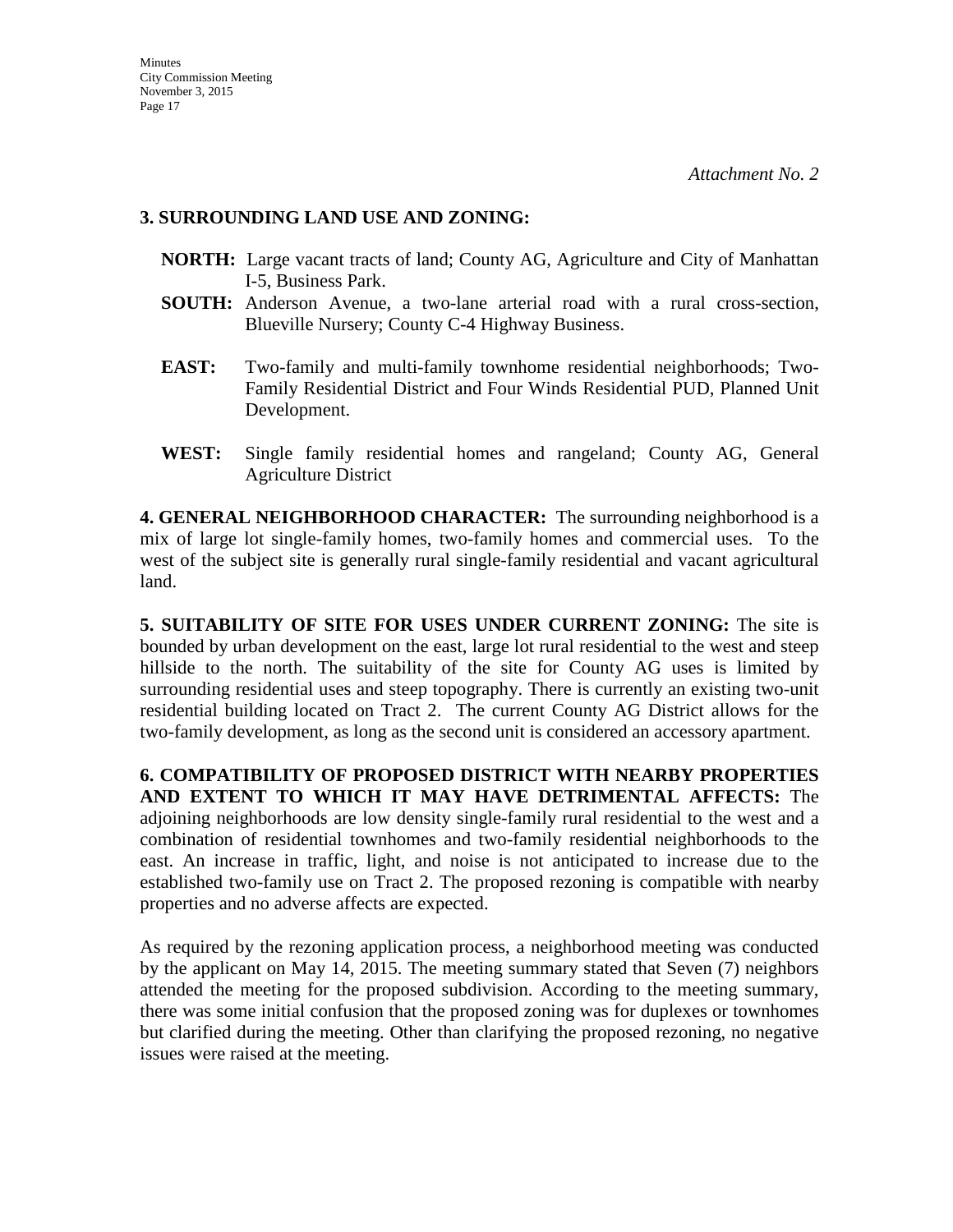**Minutes** City Commission Meeting November 3, 2015 Page 18

# **7. CONFORMANCE WITH COMPREHENSIVE PLAN:**

The proposed annexation area is shown on the Future Land Use Map in the northwest planning area and the West Anderson Corridor (WAC) Special Planning Area. The annexation area is designated as Agriculture (AG). In addition, the Future Land Use Map identifies the area surrounding the intersection of Anderson Avenue and Scenic Drive as a future Neighborhood Commercial Center node. It is reasonable to assume that density will be greater near the intersection and transition to less dense environments farther away from the commercial node. Since the existing development patterns to the east of the proposed annexation area are Residential Medium to High (RMH) Density, the Residential Low to Medium (RLM) Density policies have been included below as a reference to the transitioning development patterns from the intersection of Scenic Drive & Anderson Avenue.

AG policies include: *AG: Uses Primary: Farming, ranching, and other agriculturally related uses.* 

*Secondary: Very low density rural residential.*

# *AG: Characteristics*

*Areas are not anticipated to be developed within the 20-year planning horizon of this plan. Continuation of agricultural uses is encouraged within the context of both market demand and the desires of individual property owners. Residences are typically limited to those for owners/operators of the agricultural enterprise.*

RLM policies include:

# *RLM-1: Characteristics*

*The Residential Low to Medium Density designation incorporates a range of singlefamily, single-family attached, duplex, and town homes, and in appropriate cases include complementary neighborhood-scale supporting land uses, such as retail, service commercial, and office uses in a planned neighborhood setting, provided they conform with policies for Neighborhood Commercial Centers. Small-scale multiple-family buildings and condominiums may be permissible as part of a planned unit development, or special mixed-use district, provided open space requirements are adequate to stay within desired densities.* 

# *RLM-2: Appropriate Density Range*

*Densities in the Residential Low to Medium Density designation range between less than one dwelling unit/acre up to 11 dwelling units per net acre.*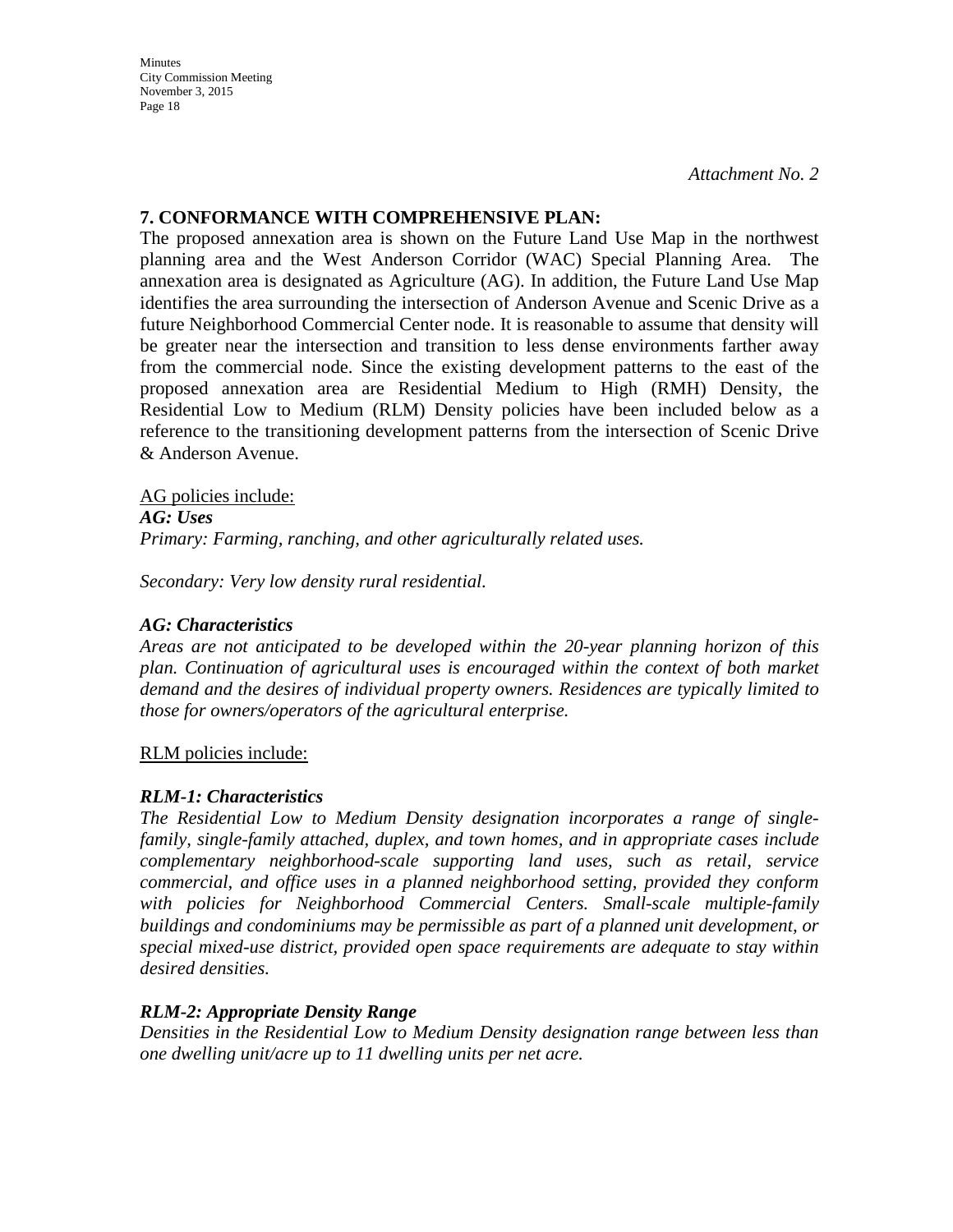### *RLM-3: Location*

*Residential Low to Medium Density neighborhoods typically should be located where they have convenient access to and are within walking distance to community facilities and services that will be needed by residents of the neighborhood, including parks, schools, shopping areas, transit and other community facilities. Where topographically feasible, neighborhoods should be bounded by major streets (arterials and/or collectors) with a direct connection to work, shopping, and recreational activities. The Residential Low to Medium Density designation includes most established neighborhoods outside of the core area as well as future residential growth areas to the west and east.* 

# *RLM-4: Variety of Housing Styles*

*To avoid monotonous streetscapes, the incorporation of a variety of architectural styles is strongly encouraged in all new development,*

# **West Anderson Corridor (WAC)**

#### *Background and Intent*

*The West Anderson Corridor is contiguous to the western boundary of Manhattan and is considered as an area for potential future growth. The scenic quality of the corridor is significant, defined by the Wildcat Creek Riparian area, which bounds its southern edge and by the lush agricultural lands that extend south from Anderson Avenue to the creek. The corridor will remain primarily rural in nature within the near-term or until such time as utility services are available. To the extent possible, both the scenic quality and availability of developable land within the corridor should be preserved. As the market for growth in the corridor emerges, compatibility with Fort Riley and specific recommendations made by the 2005 Flint Hills Joint Land Use Study are a key consideration.*

Policies

# *WAC-1: Preservation of Wildcat Creek Riparian Corridor*

*Design land use patterns in the Wildcat Creek Corridor to protect natural features, including steep slopes, native vegetation, riparian corridors, streams, and wetlands, in accordance with the adopted Wildcat Creek Floodplain Management Plan.*

#### *WAC-2: Future Growth Area*

*The West Anderson Corridor is identified as a potential future growth area, dependent upon the timing, and availability of infrastructure and urban services. Evaluate development proposals within the West Anderson Corridor based upon their compatibility with the area's potential for future urban development and the recommendations of the 2005 Flint Hills Joint Land Use Study. Discourage isolated parcels of development that will lead to fragmented patterns of urban development.*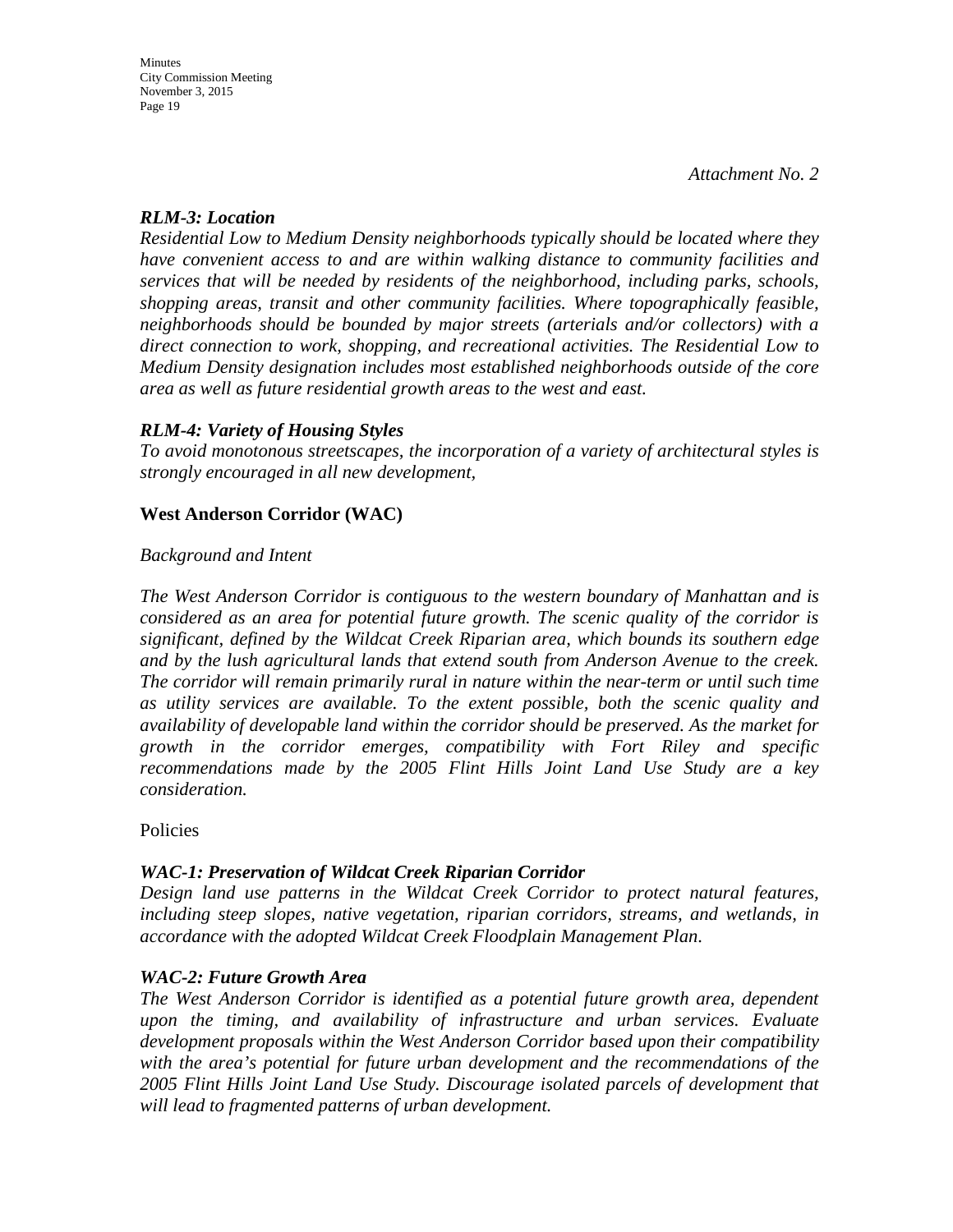### *WAC-3: Future Neighborhood Services and Residential Development*

*The West Anderson Corridor provides potential for additional Neighborhood Commercial services and specialty stores in the vicinity of the Anderson Avenue–Scenic Drive intersection. Explore the provision of low to medium density housing along the south side of Anderson Avenue, transitioning to the riparian open space corridor, along Wildcat Creek.*

# *WAC-4: Multi-modal Connectivity*

*As development opportunities emerge, explore and implement opportunities to enhance multi-modal connections between the West Anderson Corridor and existing multi-modal facilities in other parts of the Planning Area.*

Considering the existing development patterns of adjacent properties and planning area polices outlined above, the proposed rezoning conforms to the Manhattan Urban Area Comprehensive Plan.

# **8. ZONING HISTORY AND LENGTH OF TIME VACANT AS ZONED:**

| Unknown Date    | Zoned County AG, Agriculture                                                                                                     |
|-----------------|----------------------------------------------------------------------------------------------------------------------------------|
| 1973            | Existing residential structure built                                                                                             |
| October 7, 1991 | Manhattan Urban Area Planning Board approves Final Plat<br>Lansdowne Addition Unit 2                                             |
| March 2, 1992   | Board of County Commissioners approves Lansdowne Addition<br>Unit 2 Plat & Lot 2 zoned County SF-1, Single Family<br>Residential |

**9. CONSISTENCY WITH INTENT AND PURPOSE OF THE ZONING ORDINANCE:** The intent and purpose of the Manhattan Zoning Regulations is to protect the public health, safety, and general welfare; regulate the use of land and buildings within zoning districts to assure compatibility; and to protect property values.

The proposed rezoning is consistent with the intent and purpose of the Manhattan Zoning Regulations because proposed lot sizes conform to the minimum requirements of the R-2 District. In addition, the proposed Preliminary Plat dedicates easements and rights-of-way to serve the subdivision consistent with the requirements of the Manhattan Urban Area Subdivision Regulations.

The R-2, Two-Family Residential District is designed to provide a dwelling zone at a density no greater than one dwelling unit per 7,500 square feet. The Preliminary Plat shows Lot 1, as 42,697 square feet. The proposed lot conforms to the requirements of the proposed R-2 District.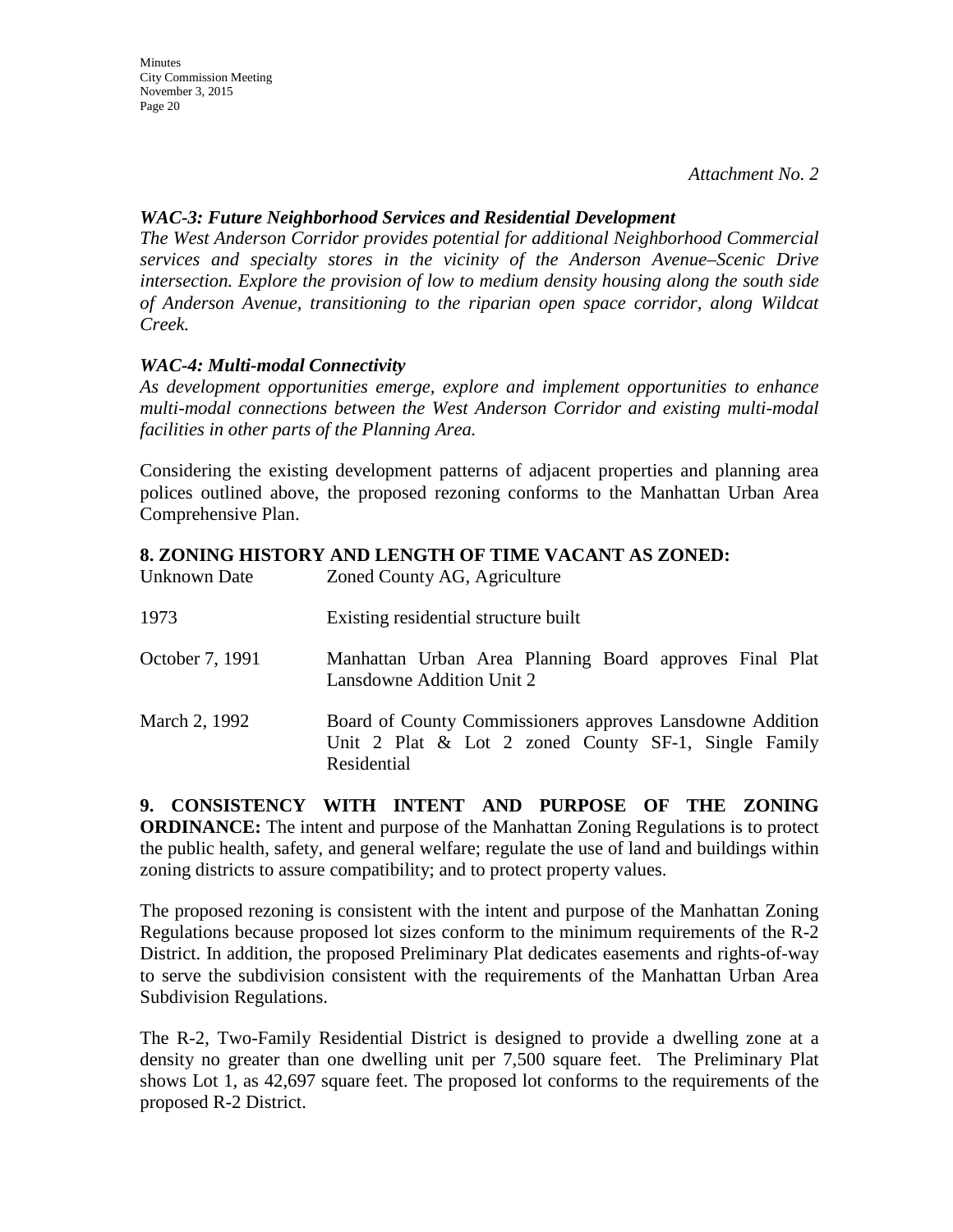**Minutes** City Commission Meeting November 3, 2015 Page 21

**10. RELATIVE GAIN TO THE PUBLIC HEALTH, SAFETY AND WELFARE THAT DENIAL OF THE REQUEST WOULD ACCOMPLISH, COMPARED WITH THE HARDSHIP IMPOSED UPON THE APPLICANT:** There appears to be no gain to the public that denial of the rezoning would accomplish. No expected adverse impacts on the public health, safety and welfare are anticipated as a result of the rezoning. Development of the site cannot proceed until the proposed Preliminary Plat is approved. A separate application was submitted for approval of a Preliminary Plat. It may be a hardship upon the owner if the rezoning is denied, as it conforms to the adopted Comprehensive Plan.

**11. ADEQUACY OF PUBLIC FACILITIES AND SERVICES:** Adequate public services, sanitary sewer, water, and public streets can be extended to serve the development.

**12. OTHER APPLICABLE FACTORS:** Fort Riley was notified of this rezoning, due to it being located in the Critical Area. The Fort encourages use of noise disclosure and noise reduction measures in homes, and to take into account potential effects of operational noise of the Fort on activities in the park. City Administration will provide the "Notice of Potential Impact" on building permits for this subdivision.

**13. STAFF COMMENTS:** City Administration recommends approval of the proposed rezoning of Lansdowne Addition, Unit 3 from AG, Agriculture District to R-2, Two-Family Residential District based on the findings in the Staff Report.

# **ALTERNATIVES:**

- 1. Recommend approval of the proposed rezoning of Lansdowne Addition, Unit 3 from AG, Agriculture District to R-2, Two-Family Residential District stating the basis for such recommendation.
- 2. Recommend denial of the proposed rezoning, stating the specific reasons for denial.
- 3. Table the proposed rezoning to a specific date, for specifically stated reasons.

# **POSSIBLE MOTION:**

The Manhattan Urban Area Planning Board recommends approval of the proposed rezoning of Lansdowne Addition, Unit 3 from AG, Agriculture District to R-2, Two-Family Residential District, based on the findings in the Staff Report.